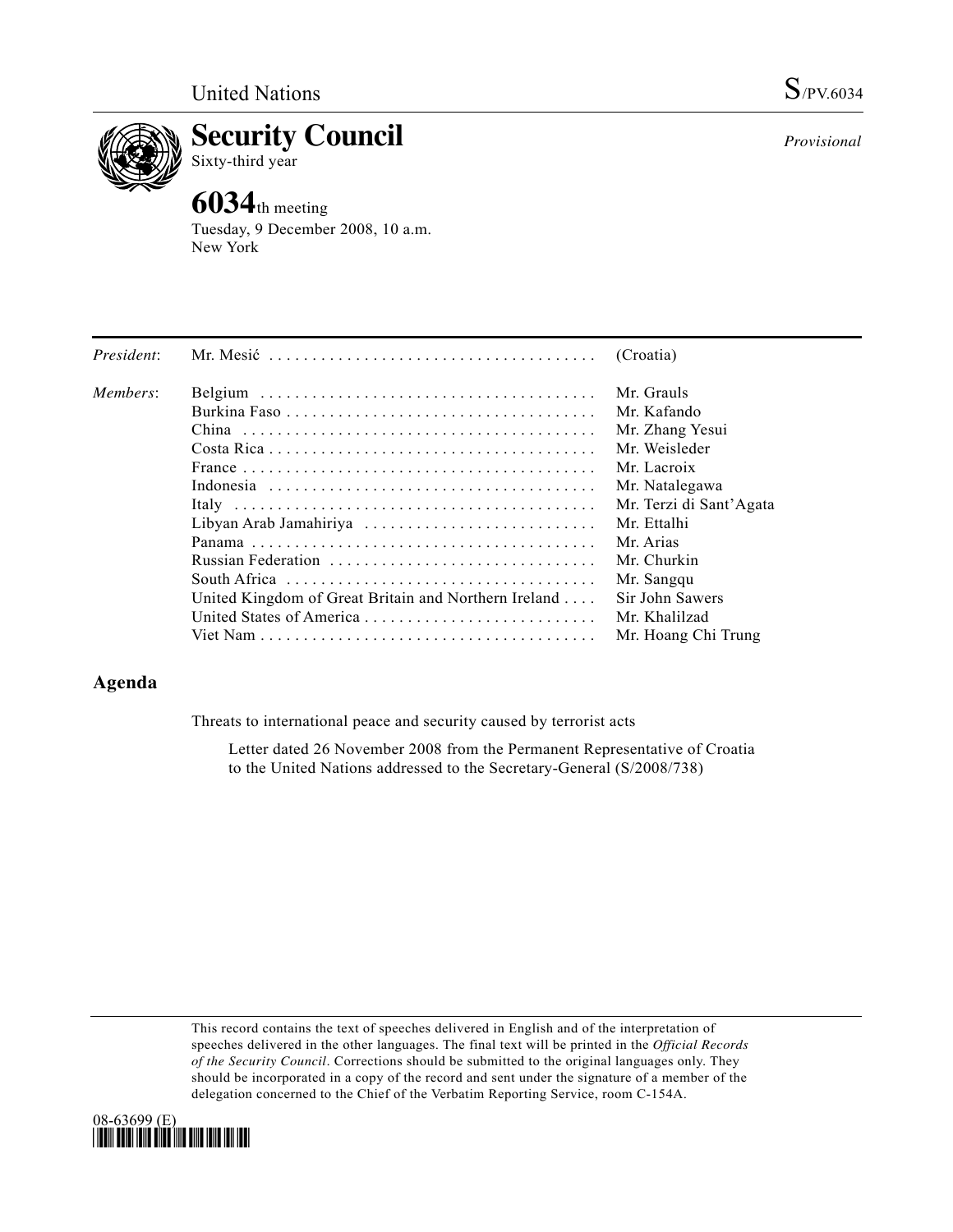*The meeting was called to order at 10.15 a.m.* 

#### **Adoption of the agenda**

*The agenda was adopted*.

**Threats to international peace and security caused by terrorist acts** 

#### **Letter dated 26 November 2008 from the Permanent Representative of Croatia to the United Nations addressed to the Secretary-General (S/2008/738)**

 **The President** (*spoke in French*): I am pleased to welcome the ministers and other distinguished representatives participating in this meeting of the Security Council, together with the Secretary-General. Their presence is an affirmation of the importance of the subject matter to be addressed by the Council. I would also like in particular to welcome the presence of the Secretary-General.

 I should like to inform the Council that I have received letters from the representatives of Afghanistan, Albania, Algeria, Argentina, Australia, Austria, Azerbaijan, Bosnia and Herzegovina, Brazil, Canada, Colombia, Cuba, Ecuador, India, the Islamic Republic of Iran, Israel, Japan, Jordan, Kazakhstan, Liechtenstein, Mexico, Morocco, New Zealand, Norway, the Philippines, the Republic of Korea, Singapore, Spain, Sri Lanka and Turkey, in which they request to be invited to participate in the consideration of the item on the Council's agenda. In conformity with the usual practice, I propose, with the consent of the Council, to invite those representatives to participate in the consideration without the right to vote, in accordance with the relevant provisions of the Charter and rule 37 of the Council's provisional rules of procedure.

It is so decided.

*At the invitation of the President, the representatives of the aforementioned countries took the seats reserved for them at the side of the Council Chamber.* 

 The Security Council will now begin its consideration of the item on its agenda.

 I wish to draw the attention of the members of the Council to document S/2008/738, which contains the text of a letter dated 26 November 2008 from the

Permanent Representative of Croatia, transmitting a concept paper on the item under consideration.

 The Republic of Croatia has decided to propose the theme for today's meeting for two main reasons. First, we believe that only a global response can provide a solution to the global threat posed by terrorism and that this is the sole forum within which to formulate that response. Secondly, we believe that the level of solidarity between nations is not the same as it was in September 2001 and, also, is undoubtedly less than we need today. If anyone questions that, the most recent attacks in Mumbai should have dispelled such a notion.

 I now invite the Secretary-General, His Excellency Mr. Ban Ki-moon, to take the floor.

**The Secretary-General**: I thank the Government of Croatia for convening this timely meeting and I welcome His Excellency President Mesić, President of Croatia, chairing this meeting in person.

 Terrorism is a global scourge. The carnage it inflicts is appalling and morally reprehensible. It seeks to foment distrust between States and peoples. It tries to tear societies apart, undermine institutions and weaken the bonds that tie communities together. The awful attacks in Mumbai two weeks ago are only the most recent example of mad, misguided individuals run amok.

 Terrorism is a leading threat to international peace and security. Combating it must be one of the main priorities of the international community. Those armed with planes and guns today could well arrive with more potent force tomorrow. So, those who believe that terror is a means by which they can achieve their goals must be shown that they will fail.

 The best response to a caustic and malevolent ideology is a strong assertion of collective resistance. We need to defend the human rights that terrorism so brutally violates. We need to defend the values enshrined in the Universal Declaration of Human Rights, the sixtieth anniversary of which we commemorate tomorrow.

 The United Nations has a responsibility to lead the international community's efforts to confront this menace, which no cause or grievance can justify. As a universal organization, with independent and impartial standing, the United Nations is uniquely placed to play that role. Indeed, the Security Council and the General Assembly have strongly condemned terrorism time and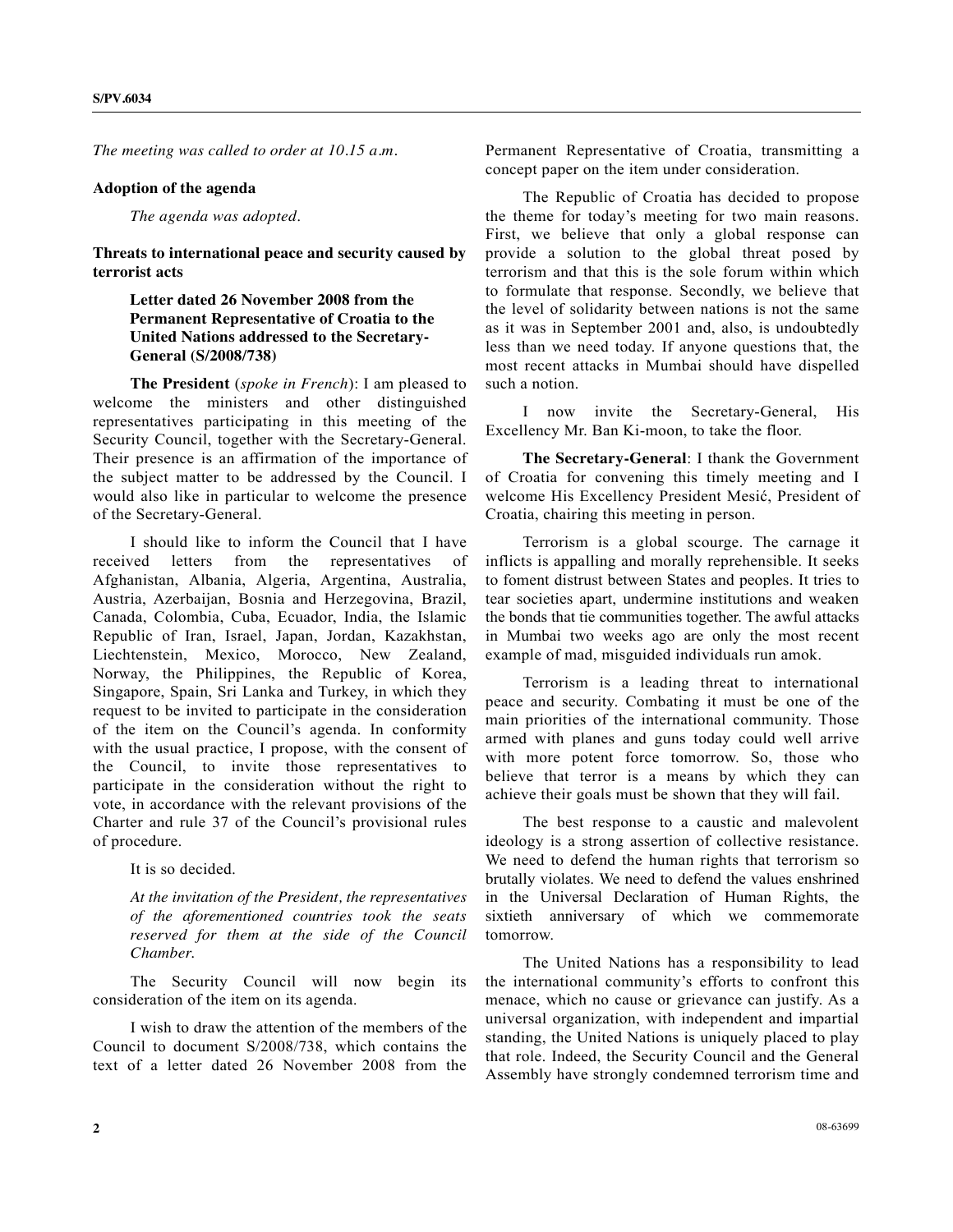again. They have sought to promote the universal norm that terrorism is never acceptable. They have adopted important legal instruments and law-enforcement measures and addressed the economic and social dimensions of terrorism. The Assembly's adoption of the United Nations Global Counter-Terrorism Strategy in 2006 was a landmark decision that demonstrated the unanimous and unequivocal commitment of the international community.

 United Nations mechanisms, such as the Counter-Terrorism Implementation Task Force and subsidiary bodies of the Security Council, are also important parts of the picture. United Nations agencies, such as the International Civil Aviation Organization and the International Maritime Organization, provide advice and technical assistance. In some countries, the United Nations might be the only acceptable source for political reasons. In others, the United Nations may add value simply by giving legitimacy to bilateral or regional programmes, because the United Nations has determined that they meet international norms and standards.

 We are also using the convening power of the United Nations in this struggle. At last month's Highlevel meeting on the culture of peace, leaders and senior officials from more than 70 Member States, representing diverse faiths and communities, rejected the use of religion to justify the killing of innocent people and acts of terrorism, violence and coercion. In September, I convened a symposium here at United Nations Headquarters that placed a much-needed spotlight on the plight of victims. The awful paradox is that the voices of terrorists often garner more attention than those of the people who bear the brunt of their cruelty. This is only the beginning of our efforts to correct that imbalance, give a human face to the victims of terrorism and thereby build a culture that rejects terrorism.

 In closing, Sir, let me remind you that we meet just two days shy of the first anniversary of the bombing of the United Nations offices in Algeria. That horrendous attack took the lives of 17 of our colleagues and injured some 40 more. It was all too reminiscent of the attack on the United Nations compound in Baghdad more than five years ago. Just a few weeks ago, a suicide bomber attacked the United Nations compound in Hargeisa, Somalia, killing two staffers.

 It is more apparent than ever that the United Nations, too, has become a deliberate target. Yet, those tragedies have deterred neither our will nor our ability to serve the international community. The United Nations will continue its vital work wherever and whenever needed.

**The President** (*spoke in French*): I thank the Secretary-General for his statement.

 In accordance with the understanding reached among Council members, I wish to remind all speakers to limit their statements to no more than five minutes in order to enable the Council to carry out its work expeditiously. Delegations with lengthy statements are kindly requested to circulate the texts in writing and to deliver a condensed version when speaking in the Chamber.

**Mr. Kafando** (Burkina Faso) (*spoke in French*): On behalf of my country, I would like to welcome you, Sir, and say that we are deeply honoured to see you presiding over this very important meeting, the topic of which was so wisely decided upon the Croatian delegation. Burkina Faso wished to participate at a high level in this meeting, but since it coincides with our national holiday, we were not able to do so.

 The search for lasting peace and effective collective security was at the very heart of the concerns and hopes of the founding fathers of the United Nations, who were firmly resolved to spare mankind the horrors of war and to build a community of nations the main orientations of which would be solidarity and cooperation. Over 60 years later, alas, that search remains an aspiration and a challenge that the international community must take up, given the many ongoing threats to the world.

 One of the most serious threats today is certainly the threat of terrorism, which has managed to insinuate itself into and strike fear in the hearts of our lives and our societies, as the most recent attacks in Mumbai unfortunately demonstrate. I would like at this time to extend the sincere condolences of Burkina Faso to the families of the victims and to the Government and the people of India.

 I would like to congratulate and thank you, Sir, most deeply for bringing us together today to discuss this issue, the importance of which the General Assembly recognized by inscribing it on its agenda in 1972 and has been considering every year since 1993.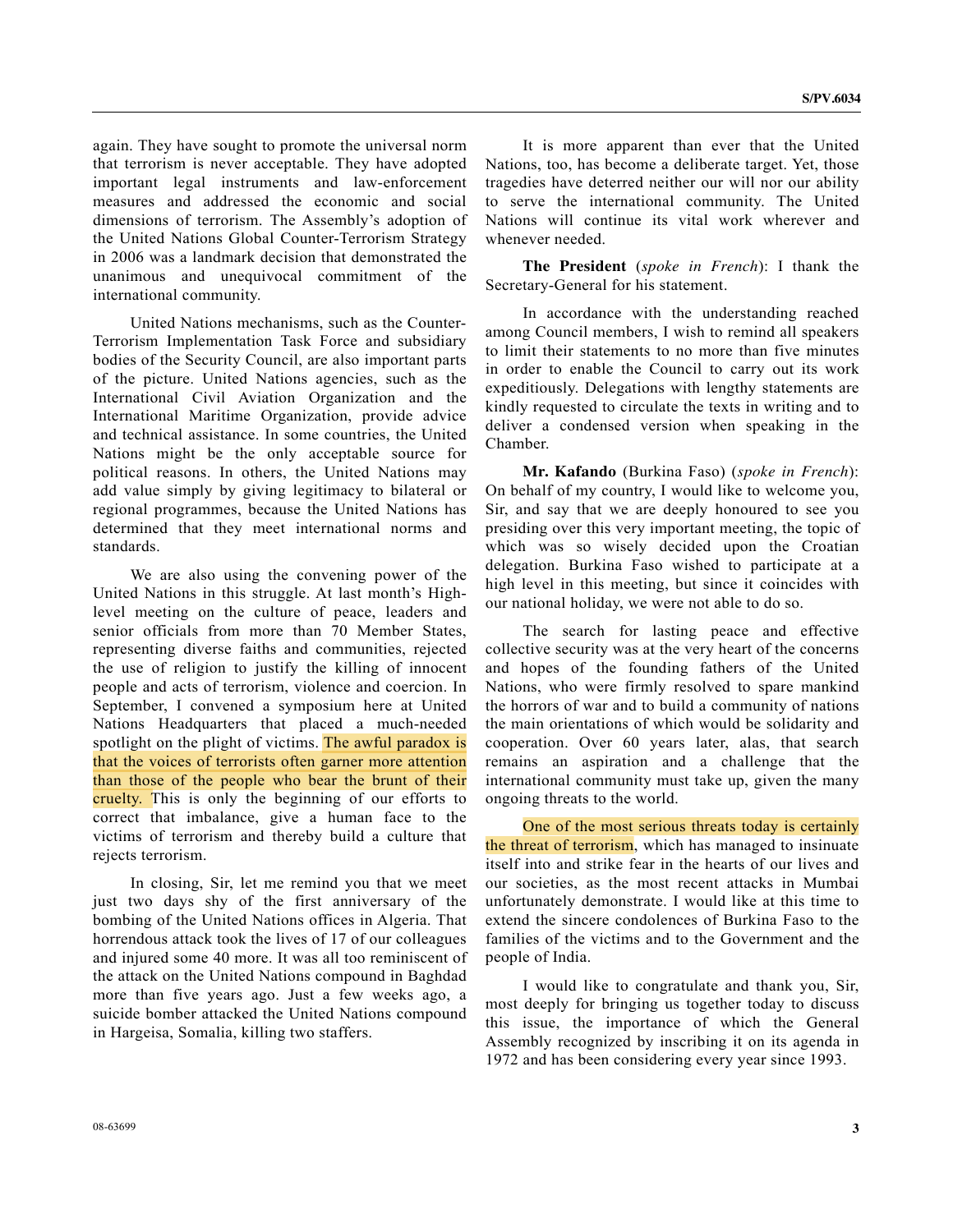This scourge by its very nature, methods and expressions, has shattered of many our certainties, and the international community has mobilized to find a swift and appropriate response. It is true that, for a variety of reasons, differences of view that are often deep-seated have sometimes hindered effective cooperation among States. However, we have to recognize that significant efforts have been made by the General Assembly, the Security Council and other institutions such as the International Atomic Energy Agency, the Organisation for the Prohibition of Chemical Weapons and the International Maritime Organization, which have developed and strengthened many instruments, the latest being the Global Counter-Terrorism Strategy and its Plan of Action, adopted by the General Assembly.

 We cannot pass over in silence the significant contribution made by the United Nations Office on Drugs and Crime and its Terrorism Prevention Branch, which to date has provided technical assistance to over 115 States in the ratification and implementation of those instruments and in strengthening their national institutions in the prosecution and application of the law. The General Assembly should continue its efforts to strengthen the legal framework by finalizing the draft comprehensive terrorism convention, which has languished for a number of years.

 For almost 10 years, the Security Council has initiated its activities, particularly after the unjustifiable attacks of 11 September 2001. The adoption of resolutions 1267 (1999), 1373 (2001) and 1540 (2004), in particular, and the establishment of the committees pursuant to those resolutions and the establishment of the Counter-Terrorism Committee Executive Directorate are part of these activities. The work of the committees and their expert groups have helped, inter alia, to initiate and strengthen efforts system-wide.

 Despite these initiatives, we have to recognize that threats to peace and security caused by terrorist acts have not abated much less been eliminated. Terrorist acts spare no continent, country or people. On several occasions, the United Nations itself has been targeted by terrorists. Given that situation, additional emergency measures are required.

With respect to strengthening the legal framework, the review of the implementation of the Global Strategy on 4 September this year highlighted the need for a comprehensive convention that would

bring together all of the instruments in force, provide a clear and precise definition of the concepts and encourage non-selective implementation of those instruments, for terrorism is a common challenge to us all.

 From a practical standpoint, ensuring consistency in the efforts of the Security Council, the General Assembly and all other bodies and institutions through the Counter-Terrorism Implementation Task Force established by the Secretary-General is essential.

 We must honestly recognize that States shoulder some responsibility. Unfortunately, they have not always demonstrated the necessary political will to fight this scourge. Worse, they have not always had the courage to recognize that the root causes of terrorism are to be found in extreme poverty, selfishness and our own conduct resulting from intolerance and exclusion. As long as that situation continues, our efforts will be in vain.

 Burkina Faso belongs to the African region of West Africa. The region was long regarded as having been spared by the terrorist threat, but it now directly faces a number of networks of organized crime, including terrorist networks, which the States of the region do not have the necessary resources to address. Widely intermingled populations, porous borders and the lack of infrastructure and monitoring bodies make these States, already fragile and weakened, particularly vulnerable.

 I would thus appeal once again to our partners for substantial financial field and capacity-building assistance, in close cooperation with subregional and regional organizations. As with other aspects of maintaining international peace and security, the comparative advantage of these organizations, which are closer to realities on the ground, is real and cannot be ignored if we want to succeed.

 In order to conquer terrorism, we must remain united and resolute. Our common strategy must therefore take account of the greatest values of humanity and respect human rights and all religious beliefs. It is also important that the great evils of poverty and social inequality be taken into account so that they are not exploited by terrorists. Burkina Faso strongly condemns terrorism in all its forms and manifestations and stands ready to continue supporting all efforts of the international community to combat this scourge.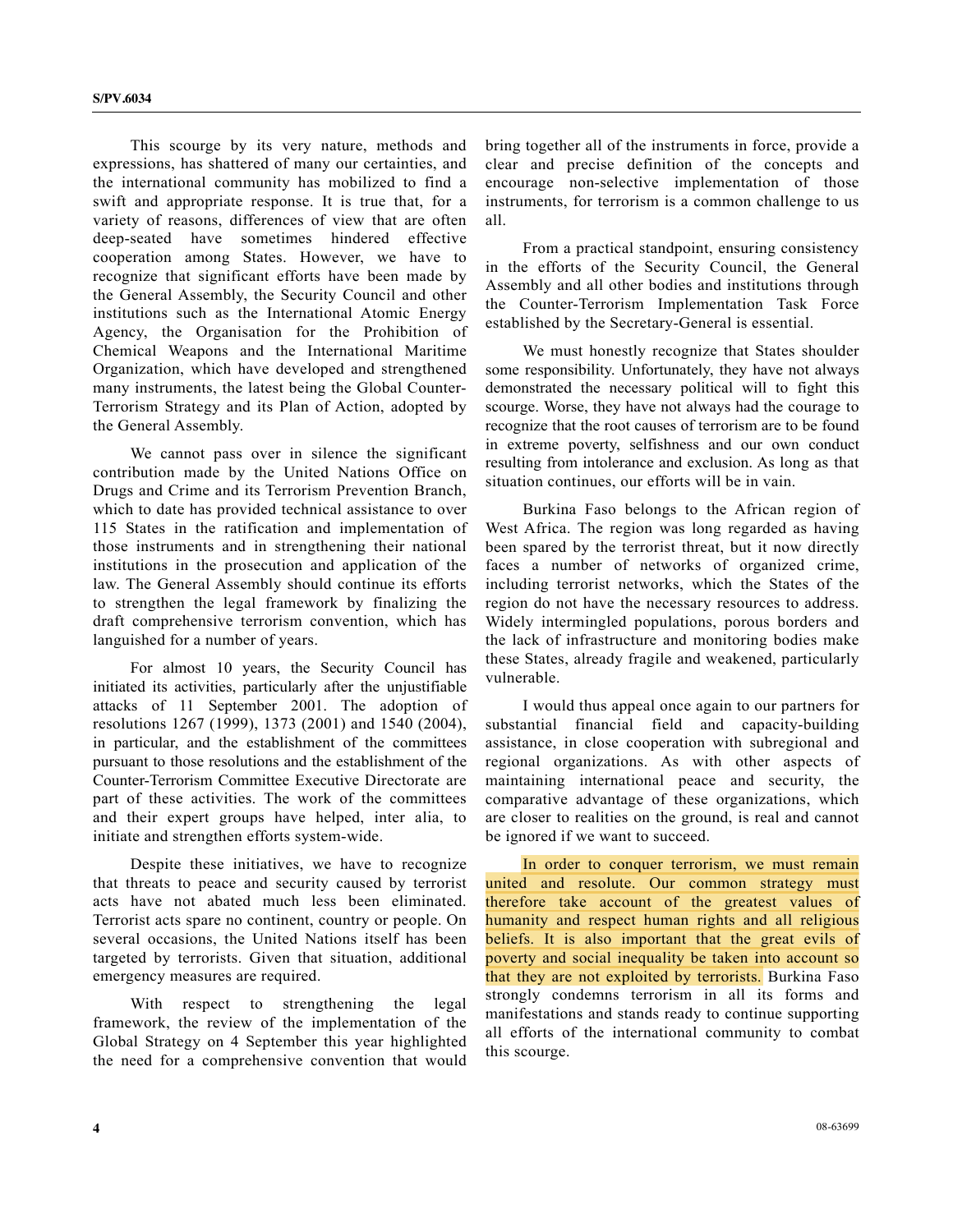Accordingly, from 20 to 22 March 2007, we hosted the fourth Conference of the Ministers of Justice of Francophone African Countries on the ratification and implementation of international instruments against terrorism. The participating countries were able to consider the progress that they had made in adopting at the domestic level the legal instruments to which they are party as well as the submission of their reports to the various Security Council committees.

 The Ouagadougou Declaration, which was adopted at the end of the meeting, stressed in particular the role of international cooperation as an important element in preventing and combating terrorism in accordance with obligations under international law, particularly the Charter of the United Nations, and other relevant instruments, particularly those relating to human rights, the rights of refugees and international humanitarian law.

 Burkina Faso believes that, in taking up the global challenge of terrorism, we must make every effort to strengthen cooperation for development, including technical assistance.

 Lastly, we would like to thank the Croatian delegation for submitting a draft presidential statement, which we, of course, fully support.

**Mr. Terzi di Sant'Agata** (Italy): I would like to express the sincere appreciation of my Government for this initiative and for the honour of having you, Sir, preside over the Security Council today.

 The tragic events in Mumbai, with respect to which I would like to renew the condolences and the grief of Italy and the Italian people for so many innocent victims, prove once again that terrorism represents a fundamental threat to international peace and security. Effective counter-terrorist policies cannot be put together only in the heated aftermath of terrorist attacks. Instead, they require patient and tenacious work on which cooperation and mutual trust among countries must be built and strengthened.

 Italy endorses the statement to be delivered by France on behalf of the European Union (EU). The threat of terrorism is intense and, unfortunately, will remain as such for the foreseeable future. Globalization and new technologies favour its spreading across borders, broadens the risk of a convergence among terrorist organizations and illegal trafficking, the illicit use of financial networks and the proliferation of weapons of mass destruction. The threat is diversified, complex and continuously changing. It requires longterm political will, a global vision and the ability to adapt responses to varied scenarios.

 In our view, the United Nations remains the most suitable framework for improving and better defining counter-terrorism policies. Initially intended to better regulate this matter, these policies have progressively been enhanced with new instruments and updated structures. The role of the United Nations is all the more crucial as the need is stronger for all Member States to give their support in implementing the necessary interventions.

 For all these reasons, today's debate is important. In the fight against terrorists, we are not in a primeval era of cooperation among States and peoples. A Global Strategy agreed on by the entire membership exists and we must speed up the implementation of its four pillars. This Strategy should be implemented today, drawing on the entire United Nations system, including the three Security Council subsidiary bodies and the Counter-Terrorism Implementation Task Force.

 The ratification of all 16 counter-terrorist conventions is a priority. These conventions translate into binding commitments which highlight the primacy of cooperation over individual sovereignties at a time when we acknowledge the indivisibility of peace and security in a globalized world. Full implementation of Security Council resolutions on this issue is not only our obligation, but what we all require.

 The promotion and protection of human rights are also a priority, as is the rule of law, as integral parts of an effective counter-terrorist strategy. There must be neither safe havens nor impunity for terrorists. Technical assistance should be made available to countries that need it, as well as an assured means for victims to seek the justice that would allow for compassion to be translated into solidarity.

 Rescuing failing States is also crucial for the achievement of United Nations-recognized human rights and for the security agenda. Prevention and early detection of extremists and radicalization, to which the younger generation is particularly susceptible, are needed, as are more effective mechanisms of information exchange, law enforcement coordination and mutual legal assistance in criminal matters.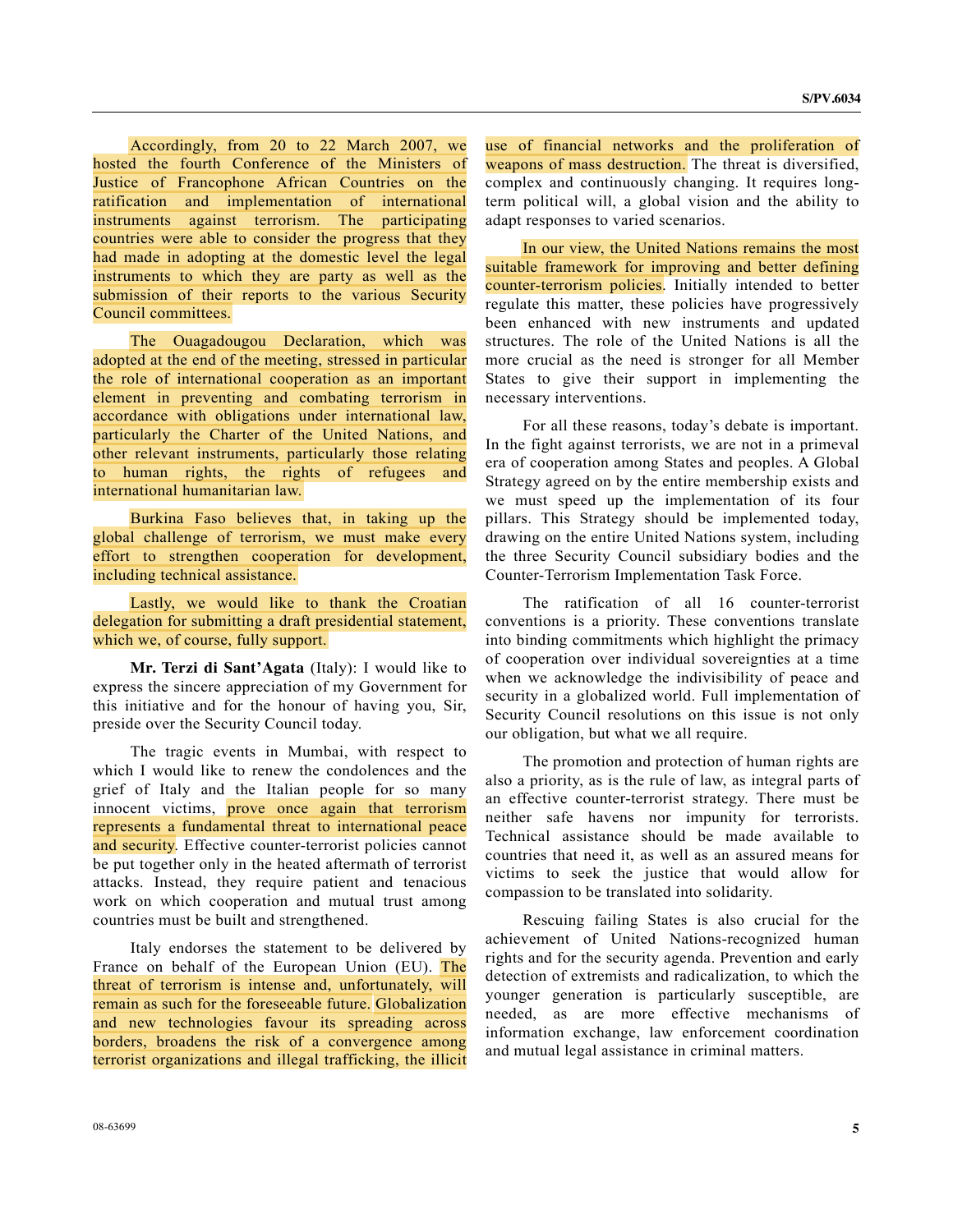The European Union has a set of instruments for judicial cooperation among its States which has already been proved effective in many cases. After the terrorist attacks in Madrid and London, for example, direct collaboration among European judges led to the arrest in Italy of some of the perpetrators and their immediate delivery to Spain and the United Kingdom.

 The challenge we are faced with today can be won. To reach this goal, all countries need to make a long-term and consistent effort. We need resolute international cooperation based on clear strategies and mutual trust. We must stop heinous crimes from building walls of hostility and mistrust among countries and peoples.

 Italy fully supports today's draft presidential statement, and the call for solidarity it should contain, reiterating the determination of the Security Council to combat all forms of terrorism.

**Mr. Khalilzad** (United States of America): On behalf of the United States, I would like to thank you, President Mesić, and the Croatian delegation for holding this important debate highlighting the threat we all face from terrorism and the efforts of United Nations counter-terrorism programmes to help overcome it. We also welcome the presence of the Secretary-General.

 I would also like to commend Ambassador Jurica for the outstanding contribution that he has made as Chairman of the Counter-Terrorism Committee.

 Terrorism in all its forms is one of the greatest security challenges confronting the international community. The recent terrorist attacks specifically targeting civilians in Mumbai, India, serve as a stark reminder of the threat we all face from terrorism. We stand in solidarity and partnership with the Indian people against the terrorists.

 No geographic region, country or international organization is immune. Acts of terrorism threaten all people and all nations. If we, as Member States, are to be successful in our common struggle against terrorism, we must work together in a strategic and coordinated manner.

 Today, I would like to make three points. First, the United States strongly supports the central role of the United Nations in the global fight against terrorism and wants to strengthen the ability and resolve of the United Nations to play a constructive and effective role in it. The United Nations must continue to improve

coordination among United Nations counter-terrorism programmes and identify concrete ways in which the various parts of the United Nations system can contribute to the global counter-terrorism campaign, ensuring that all relevant United Nations bodies and organs are focused on making practical contributions to the global effort.

 While the Security Council must play a key role, many others in the United Nations system can and should make contributions to the broader counterterrorism effort, whether through capacity-building, education, economic development or helping address the conditions that terrorists and extremists exploit.

Secondly, all Member States need to work together in close cooperation to create an increasingly less permissive environment for terrorists. We urge all Member States to comply with their international obligations to deny terrorists safe havens and to bring to justice those who finance, plan, facilitate or perpetrate terrorist acts. We also urge Member States to make all efforts to deny terrorists the benefits of any concessions or financial benefits obtained though hostage-taking or other illicit activities.

 We recognize that there is a need to help some Member States build the capacity to fulfil their counterterrorism obligations and meet international counterterrorism standards, with the long-term goal of increasingly reducing conditions conducive to terrorism.

 In 2007, through our Anti-Terrorism Assistance Program, the United States conducted 266 training activities that included over 4,500 participants from 64 countries, emphasizing law enforcement under the rule of law and respect for human rights.

 We have offered extensive counter-terrorism finance capacity-building efforts in 45 countries through the Counter-terrorist Finance Training Program to improve countries' abilities to investigate, identify and interdict the flow of money to terrorist groups. We have also provided border security training and capacity-building in 23 countries through the Terrorist Interdiction Program to help constrain terrorist mobility and enhance international cooperation on biometric data collection.

 In addition, the United States is also focused on increasing economic development by helping Member States tackle poverty, unemployment, weak institutions and corruption — thus helping stymie terrorists' ability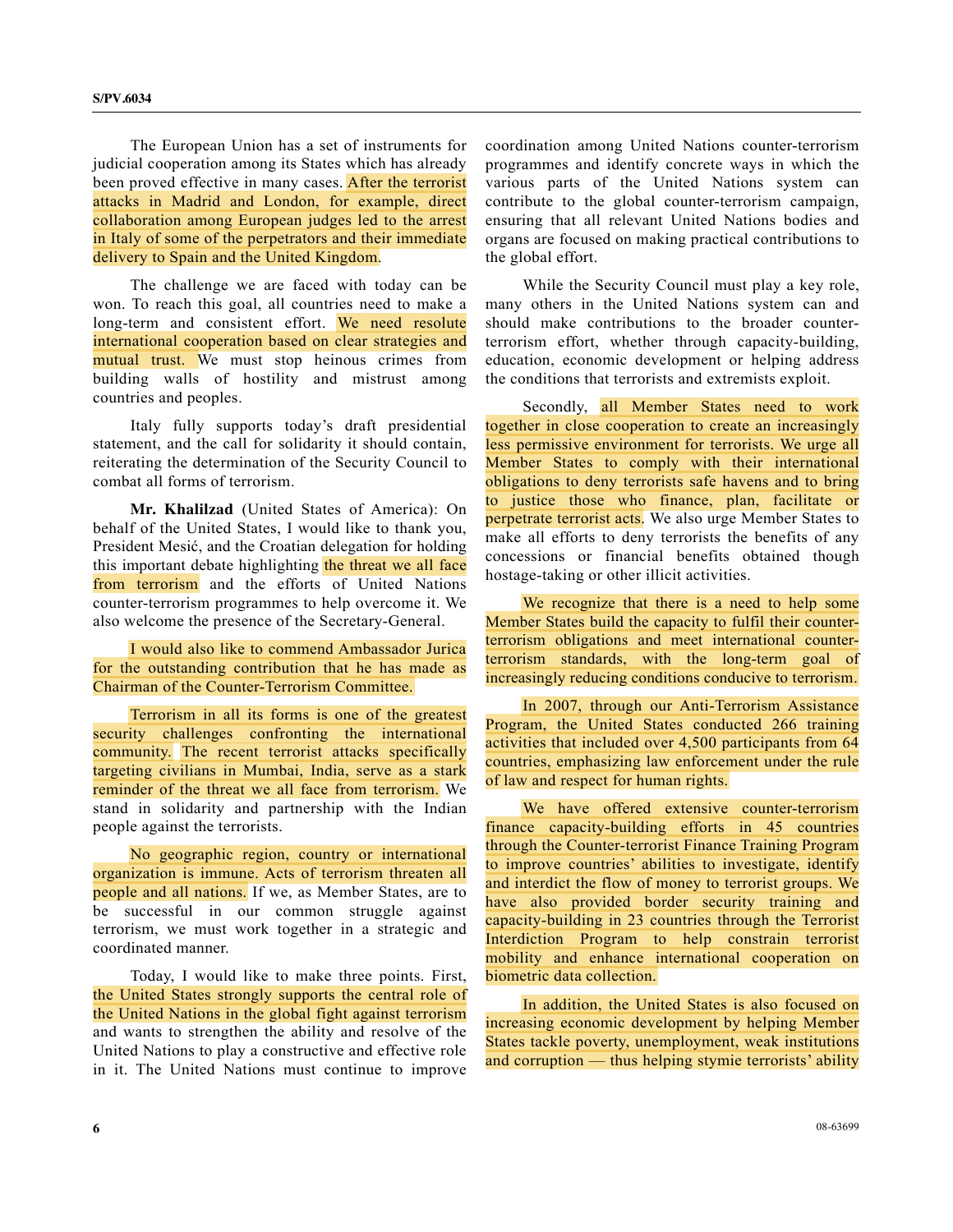#### to exploit these conditions for recruiting and other purposes.

 Finally, the United States welcomes the Security Council's draft presidential statement on terrorism, which is to be issued today. The unanimous support for this statement is a testament to the collective will of the Council to address the threat posed by terrorists to international peace and security.

 We also welcome the Council's reaffirmation of the importance of countering radicalization and violent extremism, and we strongly support United Nations efforts to better protect young people from manipulation by violent extremists. The use of suicide bombings by terrorists is a particularly barbarous act that indiscriminately targets and often victimizes the most vulnerable of our citizens, including women, children and the elderly. We strongly condemn the use of suicide bombings and hostage-taking as acts of terrorism that cannot be justified or excused under any circumstances.

 Once again, the United States thanks the Croatian delegation for holding this debate, and we look forward to hearing the views of others.

**Sir John Sawers** (United Kingdom): I would like to begin by thanking you, Mr. President, for convening this meeting today. I remember that, in the aftermath of the horrific events of 11 September 2001, you, Sir, were among the first of the world's leaders to call for coordinated global action against terrorism. Your commitment to countering terrorism is well known, and your choice of subject for this thematic debate, made before the recent appalling attacks in Mumbai, shows that your vision remains and that your commitment to this vital cause is unwavering.

 Across the world, many thousands of innocent people of all races and faiths have been victims of terrorism. These are criminal acts for which there is no justification, and the Council rightly denounces the use of terror in pursuit of political aims.

 The attack in Mumbai at the end of last month was an attack on us all. Democracy in India is vibrant, and Mumbai is one of the world's most diverse cities. The terrorists responsible seemed to be intent on destroying democracy and diversity. We must all focus on helping the Government of India in whatever ways we can to investigate these attacks and bring those responsible to justice.

 This is now a sensitive time for the region. We look to the leaders of Pakistan and India to work with each other. The words of their leaders, as responsible statesmen, are important to show their determination that the terrorists will not further divide their two countries. We welcome the initial steps taken by Pakistan in the past few days. We urge the Government of Pakistan to cooperate with the Indian investigation, and we urge the two of them to work together in bringing those responsible to justice.

 Terrorism threatens international peace and security, and that means that the Security Council has a role to play. We must be robust in our practical responses. Through national and coordinated international action, we must disrupt terrorist networks and deny terrorists the safe havens and funds that they need in order to operate. The United Nations sanctions against Al-Qaida and the Taliban are important tools. In resolution 1822 (2008), we improved the procedures for listing and de-listing individuals in order to address concerns that have been raised and to ensure that the sanctions list is as up to date and effective as possible.

 The United Nations also has an important role to play in helping build Member States' capacity to tackle terrorism. The Counter-Terrorism Committee — which, Mr. President, is very ably chaired by your Ambassador here — has, where requested, assessed the counterterrorism capabilities of individual Member States and helped Member States to improve them. Recently, we have seen much closer cooperation among the various committees dealing with terrorism to promote capacity**building** in United Nations Member States and for the effective implementation of all Security Council resolutions aimed at countering terrorism.

 My country is playing a full role. The Counter-Terrorism Committee Executive Directorate (CTED) recently visited London as part of its programme of visits for a full exchange on how we in the United Kingdom tackle terrorism. That was the first such visit to a permanent member of the Security Council.

 The CTED team saw how we are revising and developing our own counter-terrorism strategy to build on successes and to prepare us for new challenges. Central to the development of our strategy has been to establish an Office for Security and Counter-Terrorism to develop and implement the strategy and to coordinate efforts across Government — at the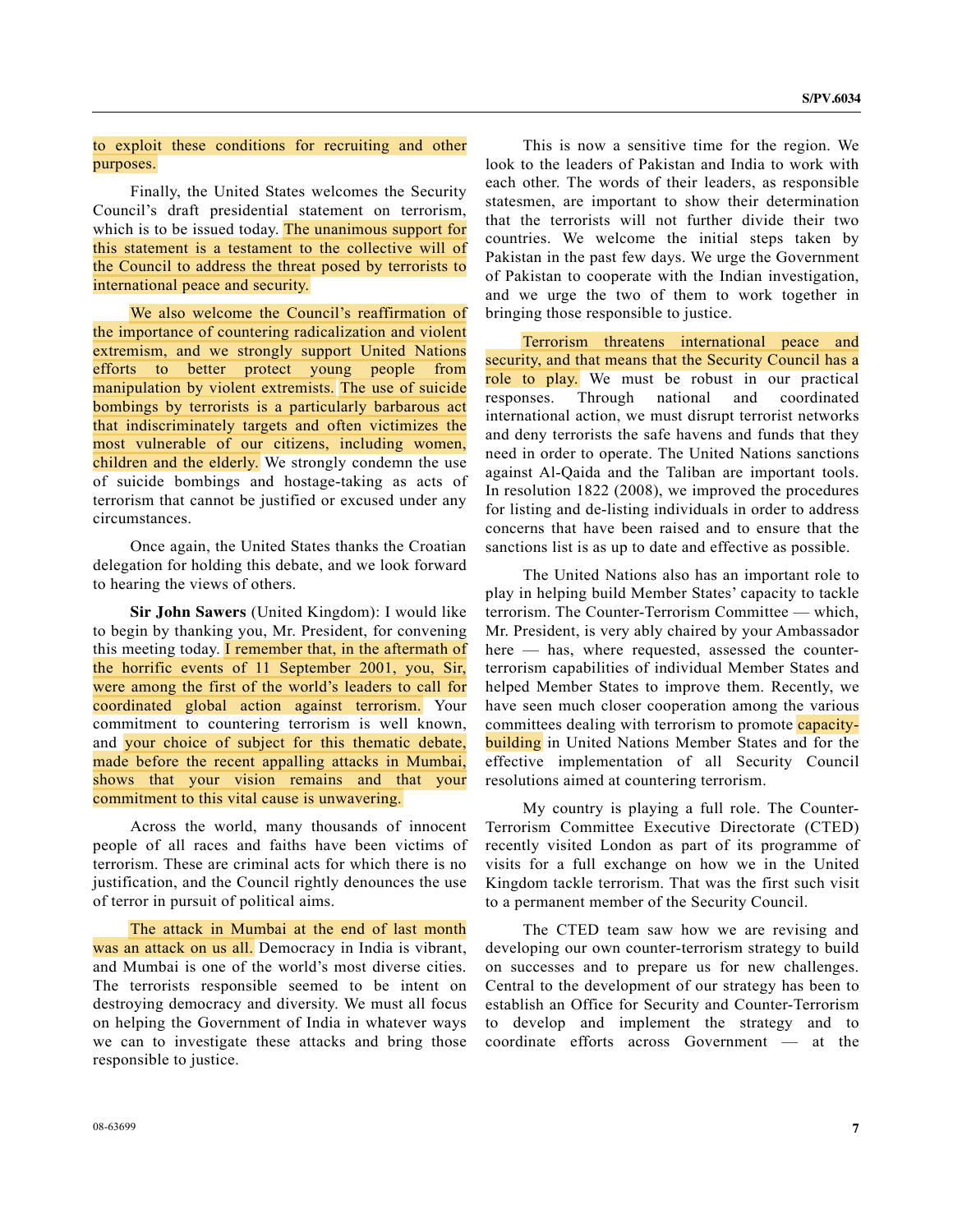community level, at the national level and internationally — to deliver the impact we need.

 We have increased our resources devoted to combating terrorism in the police and intelligence agencies. These new resources have been used to disrupt terrorist conspiracies in my country and overseas. Since the beginning of last year, 81 people have been found guilty of terrorism-related offences in 33 major cases. We are also working to counter radicalization within our communities at home, and we are developing a joint counter-radicalization programme with the Government of Pakistan so that we can share with each other the lessons we are learning.

 Sanctions, law enforcement action and capacitybuilding are vital, but they are still not enough. We need to show that, where there are justified grievances, they will be addressed by political means. We cannot allow disputes to persist so that they are used as pretexts for terrorism. Over the long term, we have to continue to improve access to justice, tackle political disenfranchisement and develop better educational and vocational opportunities. Those are important goals in their own right. They also address issues that can help prevent vulnerable individuals in vulnerable communities from being lured into violent extremism.

 The international community has to address the other conditions conducive to the spread of terrorism. Restoring stability to countries and regions mired in conflict, strengthening human rights, empowering individuals and promoting the role of women in society — again, these are all worth doing in their own right, but they also remove the pretexts that terrorists use to justify their actions.

 Thank you, Mr. President, for giving us the opportunity once again to review our work in this vital area. Permit me to add that I would like to associate the United Kingdom with the statement to be made shortly by the representative of France on behalf of the European Union.

**Mr. Natalegawa** (Indonesia): I wish to thank the delegation of Croatia for convening this important and timely thematic debate. My delegation is honoured to see you, Sir, the President of Croatia, presiding over our meeting today. We are also very pleased to welcome the participation of the Secretary-General in this meeting.

 Despite enhanced efforts by Governments the world over, the threat of terrorism continues. The latest heinous and cowardly attack in Mumbai, India, demonstrated that terrorist groups are not in a state of idleness. On the contrary, they continue to reinvent themselves with different means of committing atrocities. They seek to improve their methods of causing massive casualties with the aim of spreading terror in order to paralyse societies, destabilize political systems and make us succumb to the path of violence.

 Our global effort is clearly facing more difficult and complex challenges. We need to be not only decisive in our policies, but also innovative and practical in our approach. The pace of our cooperation must match the terrorists' capacity to wreak havoc and destruction.

 First and foremost, efforts to overcome terrorism must continue to be multifaceted in nature. The terrorist threat is not a war that can be won through the sheer application of force. Instead, there is a need for a comprehensive yet integrated approach, encompassing intelligence and law enforcement; the legislative framework; foreign policy, including public diplomacy; and also socio-economic policy. All those elements are complementary and mutually reinforcing. We should not favour one tool while neglecting others. It is important that the implementation of those tools be well calibrated and fine-tuned.

 Secondly, no country can go it alone. Terrorists are not encumbered by national borders; hence the critical need for international cooperation. That includes the sharing of information, intelligence and best practices. Capacity-building, as a core element of the global counter-terrorism effort, needs to be sustained. The Jakarta Centre for Law Enforcement Cooperation, for example, has provided structured training for law enforcement officers in the Asia-Pacific region. The Bali Counter-Terrorism Process, too, has established strong bonds of collaboration among legal and law enforcement practitioners in the region.

 Moreover, Indonesia has pursued a deliberate policy of building a multifaceted web of counterterrorism cooperation: bilateral, subregional, regional and inter-regional.

 In South-east Asia this common effort reached a high point with the signing of the Association of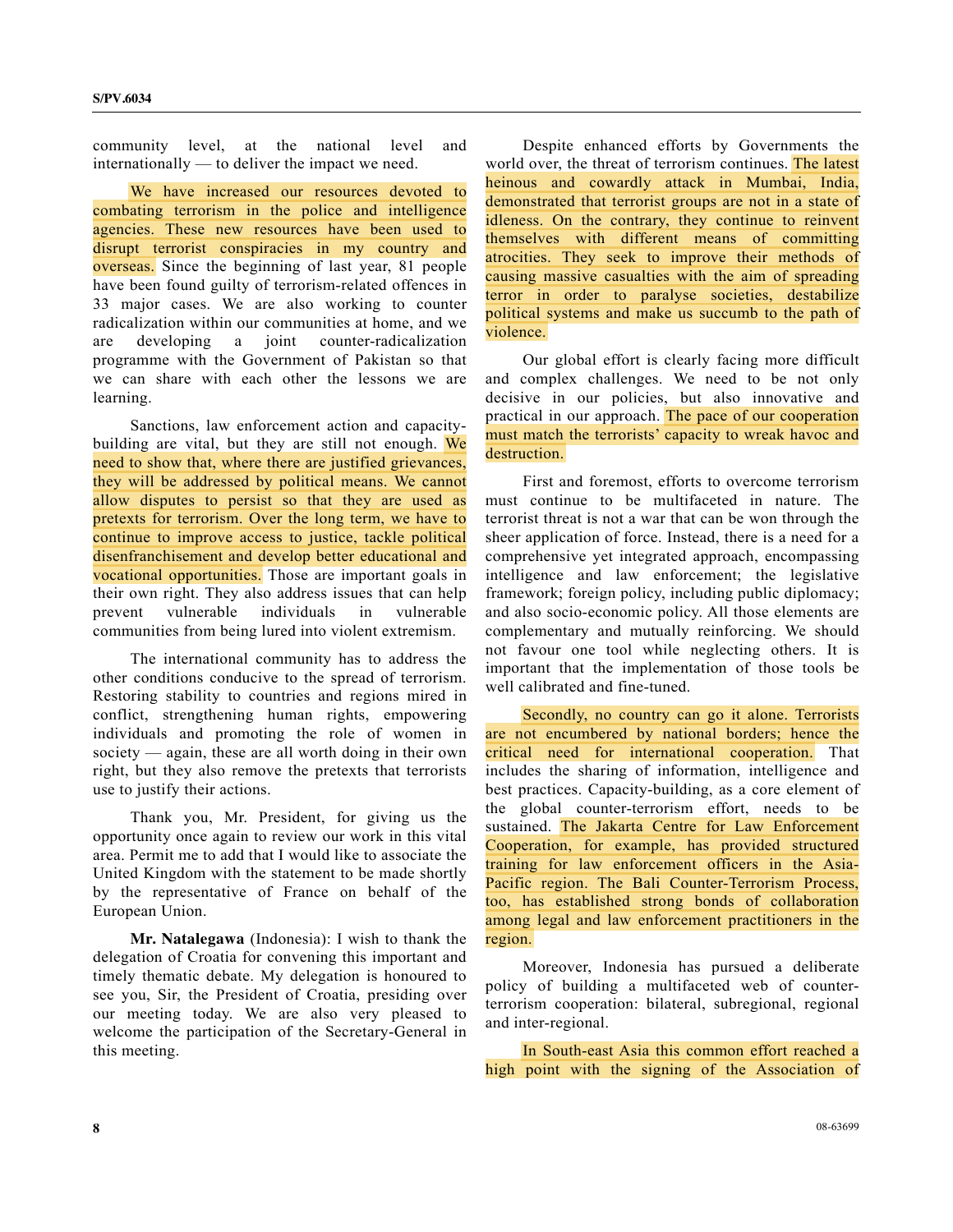Southeast Asian Nations (ASEAN) Convention on Counter-Terrorism by the ASEAN leaders at the twelfth ASEAN Summit in Cebu, the Philippines, in January 2007. In essence, the Convention's aim is to deny terrorists space and a foothold to launch their attacks.

 Of course, such building blocks of cooperation would not be complete without an overarching multilateral cooperation effort through the United Nations, including the Security Council and General Assembly. The need for a comprehensive convention on international terrorism should be evident. However, it is important that the global multilateral frameworks do not reinvent the wheel, but rather that they build on and promote synergy with existing national, bilateral and regional efforts.

 Not least, Indonesia firmly believes in a democratic response. Our efforts must be viewed as legitimate. They must respect the integrity of international law, human rights and the Charter. In our view, undermining the principles of international law and human rights would not only be counterproductive, but would also erode the political legitimacy necessary to sustain global efforts to fight terrorism.

 Effective efforts also require a perspective that is alert to the conditions associated with acts of terrorism. We need to be conscious of the need to address root causes, including prolonged unresolved conflicts. Indonesia wishes to reiterate that conflict prevention and peaceful settlement of disputes are essential premises in our common effort to eradicate terrorism. The Security Council, as mandated by the Charter, should devote its political energy to resolve those unresolved conflicts.

 Effective efforts also require the use of softpower. As a global community, we should work together to delegitimize terrorism by strengthening democratic values and promoting tolerance and pluralism. We need to take specific measures to steer people away from extremism. We need to promote and facilitate dialogue among community groups. We need to give voice to moderation.

 Against this backdrop, let me end by emphasizing the imperative to reject the association of terrorism with particular nations, regions or religions. Dialogue among civilizations must be sustained to prevent the indiscriminate targeting of different religions and cultures as provided for in resolution 1624 (2005).

Such dialogue can bridge diverse cultures, and facilitate understanding and cooperation across communities and religions. Only through such an avenue can we truly have a winning chance. The United Nations machinery, as part of the equation in the overall global struggle against terrorism, should play a leading role in this regard.

 On a final note, the victims of terrorism must not be forgotten. We are grateful that the Secretary-General has made reference to this point in his earlier statement.

 **Mr. Churkin** (*spoke in Russian*): Mr. President, allow me to welcome you here today as the President of the Security Council. We also appreciate the presence here today of the Secretary-General of the United Nations.

 The convening of this meeting of the Security Council offers us an opportunity to consider once again some very topical issues: how the international community must act in the face of the global threat of terrorism today and how we can strengthen solidarity against terrorism without which it is impossible to ensure international peace and security.

 The heinous attack in Mumbai was evidence of the scale of the continuing threat and it was also a serious reminder of the shared responsibility we all bear for eradicating terrorism. The Russian Federation confirms its position of principle, namely, unconditional condemnation of terrorism in all its forms and manifestations. We believe it is the United Nations that must provide solid political leadership and coordination of international cooperation in combating terrorism.

 In an increasingly interdependent world, strengthening the central role of the United Nations in building the political, legal and organizational foundations for counter-terrorism security is essential there is no other option. There are different ways of looking back at the road travelled in recent years by the United Nations and the Security Council in solving the complex and multifaceted problem of terrorism, but it is quite self-evident that without those efforts the world today would be even less safe.

 The Security Council played a key role in establishing a first line of defence. It prescribed initial measures for States to take to strengthen their counterterrorism potential. I am referring, of course, to the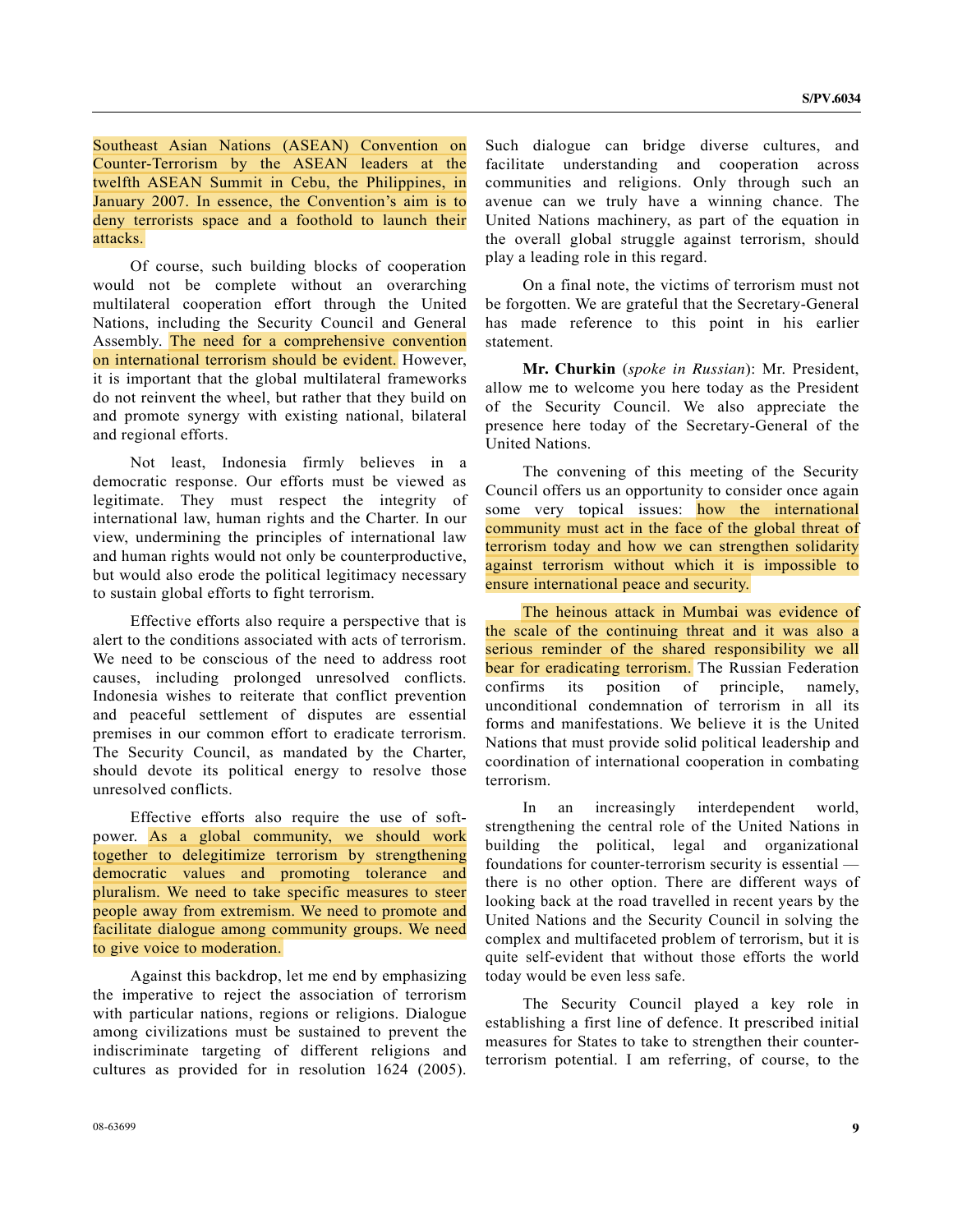fundamental resolution 1373 (2001) and some subsequent decisions. We attach paramount importance to strengthening the potential for the political leadership of the Council through its subsidiary antiterrorist bodies, the Counter-Terrorism Committee and the 1267 and 1540 Committees. Those Committees complement each other as instruments in the fight against terrorism.

We have to enhance the effectiveness of steps taken by the Council to prevent the terrorist threat. We have to help it develop its dialogue with States on implementing the relevant resolutions and on the timely assistance to States to carry out the obligations provided for in Security Council resolutions. In practical terms, it is still extremely relevant for our common security to expose and neutralize terror networks, to block the movement of financial flows, to stop other support to terrorists and to put an end to the safe havens they have set up.

 Many of these issues have now become clearer to us than they were before. For example, Russia no longer has to, as it did a few years ago, convince its partners about the dangerous mix of drug trafficking and terrorism, especially in Afghanistan. The Security Council must continue giving paramount attention to reacting effectively to terrorist threats and to encouraging the development of international cooperation on the topic.

 At the same time, we have to ensure that law enforcement measures against terror are supplemented by efforts on a broad scale to prevent terrorism, inter alia by trying to eliminate the various social factors that fuel terrorism. We have to develop a dialogue between civilizations and between religions and we have to actively counter the ideology of violence and extremism. The United Nations Global Counter-Terrorism Strategy, adopted by the General Assembly, offers us a way of moving to a comprehensive United Nations system of eliminating international terrorism rather than just reacting to it, and we must make full use of the potential of that Strategy. We support every part of the Strategy and we call for active implementation. We intend to do our utmost to further this process.

 There is one huge potential that has not yet been used fully by most States: the development of a partnership between the private and public sectors in counter-terrorism. It is not just from our own

experience that we see that if States meet certain conditions, then the business community is quite willing to cooperate.

 The future of combating international terrorism is, as we see it, directly related to building a more foreseeable and stable world order based on international law. I think it is clear to everybody today that terrorism is not an enemy which, when fighting, you can draw the battle lines on military maps. If we are to talk about the real direction for stopping terrorism, one of the most important conditions is a comprehensive strengthening of the international legal counter-terrorism basis. There are still lacunae, for example, it has become increasingly clear that we need further international legal regulations so as to ensure that cyberspace is never used for terrorist purposes.

 At the political level, it is crucial to keep and strengthen the broad international coalition formed in response to the terrorist act of September 2001. The Russian Federation will continue to work closely and actively with other States to strengthen the international community and the United Nations potential to deal with issues relating to insecurity resulting from terrorism.

 **Mr. Grauls** (Belgium) (*spoke in French*): Mr. President, allow me, first and foremost, to welcome your presence here amongst us today to preside over the thematic debate, and to welcome the participation of the Secretary-General of our Organization. His presence adds a special dimension to our debate.

 The tragic events that occurred in Mumbai just two weeks ago have once again reminded us that terrorism is a reality that spares no country and remains one of the most serious threats to international peace and security. In this regard, I would like to recall that Belgium firmly condemns all terrorist attacks, including those that were perpetrated in Mumbai, which targeted innocent civilians. We convey our condolences to the grieving families. Belgium also would like to express its solidarity with the people and authorities of India and with every country that is dealing with the effects of terrorism.

 Your initiative, Sir, to launch this thematic debate is therefore particularly timely, and it underscores the resolve of the international community to eradicate this scourge. Indeed, it is only through a holistic strategy and unwavering cooperation that we will be able to do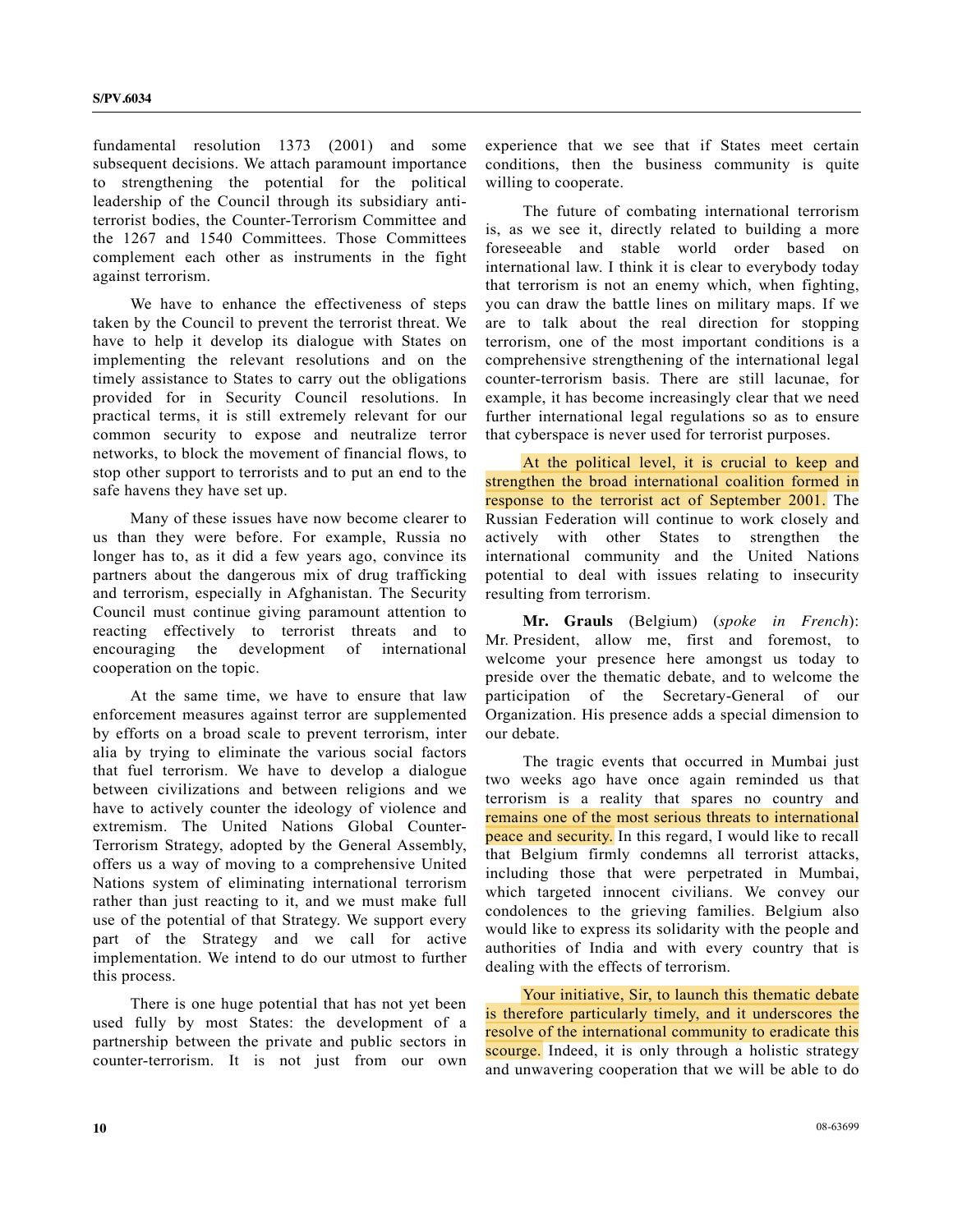so. Further efforts are, without a doubt, still necessary in this regard. The world must deal with individuals and organizations that do not hesitate to carry out attacks against thousands of innocent victims in an attempt to further their agenda. These attacks are the expression of inadmissible hatred and rage. The international community must respond to them. The criminals must be detained and brought to justice. The fight against terrorism must be waged tirelessly and across the board by attacking terrorist networks and their sources of financing and by doing everything possible to prevent their actions, but also by addressing the factors that could fuel extremism and lead to terrorism. Moreover, we should recall that terrorism cannot be associated with any religion or belief.

 In this context, the United Nations plays a central role and, when it comes to this matter, shoulder the responsibilities that fall to a universal organization, as provided for in the Charter. The Member States, through the intervention of the General Assembly, are committed to better coordinating their counterterrorism initiatives and to developing legal standards. The Security Council is also fighting terrorism actively through its resolutions. The Al-Qaida and Taliban Sanctions Committee, the Counter-Terrorism Committee and the Committee established pursuant to resolution 1540 (2004) on weapons of mass destruction are essential bodies in these efforts.

 At the same time, a number of United Nations programmes, offices and agencies are involved in specific operational actions aimed at supporting the initiatives by Member States. The Secretary-General referred to that in his introductory statement.

 In order to further consolidate and improve upon these activities, the General Assembly has defined a United Nation Global Counter-Terrorism Strategy in order to combat this scourge. The European Union has also defined a plan of action and a strategy to tackle terrorism on a global scale. Belgium fully endorses these two strategies, which are complementary.

 In my country, attempted attacks have also been thwarted. Networks have been dismantled and trials have been held. By providing an arsenal of new measures and establishing new structures to fight against terrorism, Belgium has implemented European decisions and United Nations resolutions.

 Strengthening our counter-terrorism capacity must remain a priority for the international community.

 As will be stated by the representative of France in his intervention, to be made shortly on behalf of the European Union  $\frac{1}{x}$  a statement that my delegation supports in full — respect for human rights and the primacy of the rule of law are fundamental elements in the fight against terrorism. The protection of these fundamental rights and freedoms is a moral and legal obligation. It also corresponds to our interests and is a central element of any effective and sustainable counter-terrorism strategy. The fight against terrorism cannot be waged to the detriment of our principles, of our values, of human rights or of democratic institutions; that is precisely what those who threaten us seek to destroy. That is why Belgium welcomes the fact that the human rights dimension has been taken into account in the actions and decisions of the United Nations. The Global Strategy includes a human rights and rule of law pillar, and the Security Council has systematically reminded States since 2003 "that they must ensure that any measures taken to combat terrorism comply with all their obligations under international law ... in particular international human rights, refugee and humanitarian law" (*resolution 1456 (2003), annex, para. 6*).

 It is essential that there be clearer and more equitable procedures with regard to the listing and de-listing of names on the lists of individuals suspected of terrorist acts who are subjected to restrictive measures. By continuing to improve upon those procedures, as was done in the case of resolution 1822 (2008), the Security Council is not only strengthening the Al-Qaida and Taliban sanctions regime, but is also strengthening its authority, its credibility and, as a result, its effectiveness in this field.

 We are thus responding to the various legal procedures that have been introduced, particularly in Europe, because of the current procedural gaps in the existing regime. Every measure that is taken to establish clear and transparent procedures will strengthen the legitimacy of the United Nations sanctions system and the authority of the Security Council and the impact of its measures. By improving procedures, the Council is reaffirming its role as the lynchpin of the international sanctions system and will strengthen the adherence of Member States to that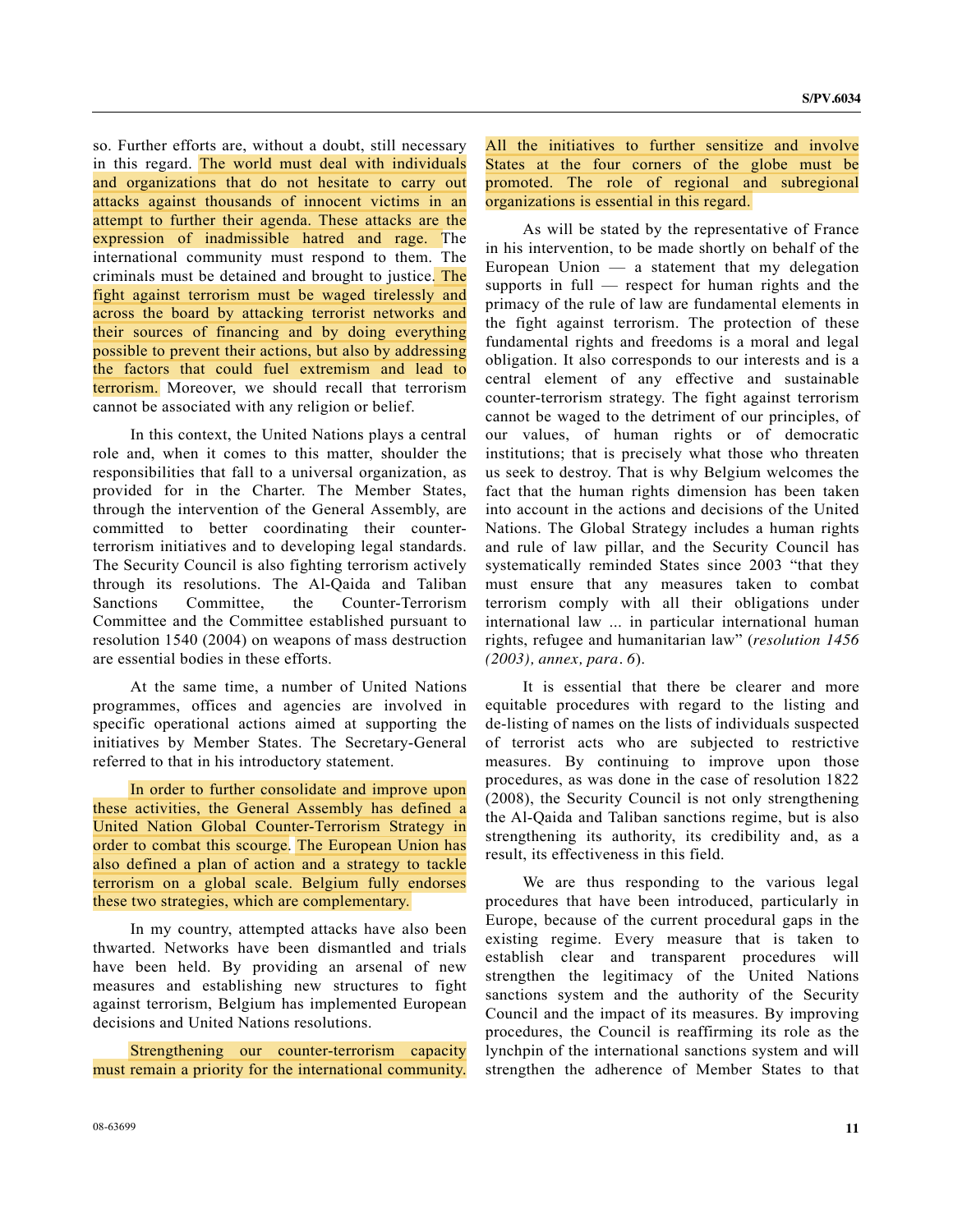system. Belgium therefore calls upon the Council to consolidate and strengthen its efforts in this regard, in addition to the provisions of resolution 1822 (2008), in order to heighten the effectiveness and transparency of the sanctions procedures of the 1267 Committee.

 Today's debate has allowed us to underscore international solidarity in the fight against terrorism. It is crucial that this solidarity result in everyday specific actions that will allow us to prevent new tragedies. While repression is an indispensable dimension to thwart the intentions of those who are ready to make use of terrorism, all preventative measures taken are in the long term the best strategy to eradicate this scourge. Any United Nations declaration, strategy or resolution will send a strong signal of the determination and unity of the international community. That is why my delegation will support the text of the presidential statement to be read at the end of this debate.

**Mr. Arias** (Panama) (*spoke in Spanish*): First and foremost, on behalf of Panama, allow me to thank you, Mr. President, and Ambassador Jurica and the delegation of Croatia for providing us this important opportunity to consider and debate on the most effective manner to combat the scourge of terrorism. We welcome the presence of the Secretary-General in this debate, which demonstrates his personal commitment in the fight against terrorism.

For the most part  $-$  but with a few significant deviations such as the two world wars and their causes and consequences — in the modern world human beings have been able to live more or less harmoniously, among themselves and with their environment, in accordance with what the French philosopher Jean-Jacques Rousseau called the social contract.

 However, today we are experiencing new forms of social divisions that are having an impact on the peaceful coexistence between human beings, which forces us to reflect in a profound way. I should like to begin with the most violent of all, namely, the growing disregard for our environment that, if unabated, will radically transform life on the planet. I could also mention acts of genocide and ethnic cleansing, ongoing violence against women and children and the effects of excessive sales of small arms and light weapons and terrorism.

 Panama believes that terrorism is defined by the carrying out of acts of violence that indiscriminately injure or kill innocent civilians on the pretext of a greater good. Panama condemns terrorism in all its forms and manifestations, regardless of who commits it, including Governments and where and for what purpose it is committed, including to combat foreign occupation.

 The Security Council has contributed meaningfully to the efforts of the Organization to combat terrorism. Nevertheless, the level of planning and sophistication of the recent terrorist attacks in Mumbai, which were an attack on all of India and on the entire international community, illustrate that our efforts and precautions are still not enough. That obliges us to more effectively use all the means at our disposal to eliminate terrorism. Above and beyond the use of force, economic and financial measures and the exchange of information and intelligence, combating terrorism also requires that the international community understand and combat the conditions that give rise to terrorism, while fully respecting human rights.

 In that connection, Panama would like to reiterate the need to establish national and international norms to make it possible to prosecute and punish, by way of example, all those who are in any way linked to the commission of terrorist acts. We should do so while observing the principles enshrined in international humanitarian law and international human rights and development instruments. Doing otherwise would be tantamount to legitimizing the methods used by terrorism to weaken democracy, the rule of law and the full enjoyment of human rights. In other words, it would mean violating the same rights we employ to justify combating terrorism.

**Mr. Ettalhi** (Libyan Arab Jamahiriya) (*spoke in Arabic*): At the outset, Mr. President, allow me to say how honoured we are to see you presiding over the work of the Security Council today. We would also like to welcome the presence among us today of the Secretary-General. I also wish to commend your country's delegation, Sir, for having convened this meeting and chosen this subject for our consideration. Following the terrorist attacks on Mumbai, the entire world has once again seen the destruction that terrorism can inflict and the magnitude of the threat it poses for peace. This meeting is also taking place following the terrorist acts inflicted on Palestinians in Hebron by Israeli extremists.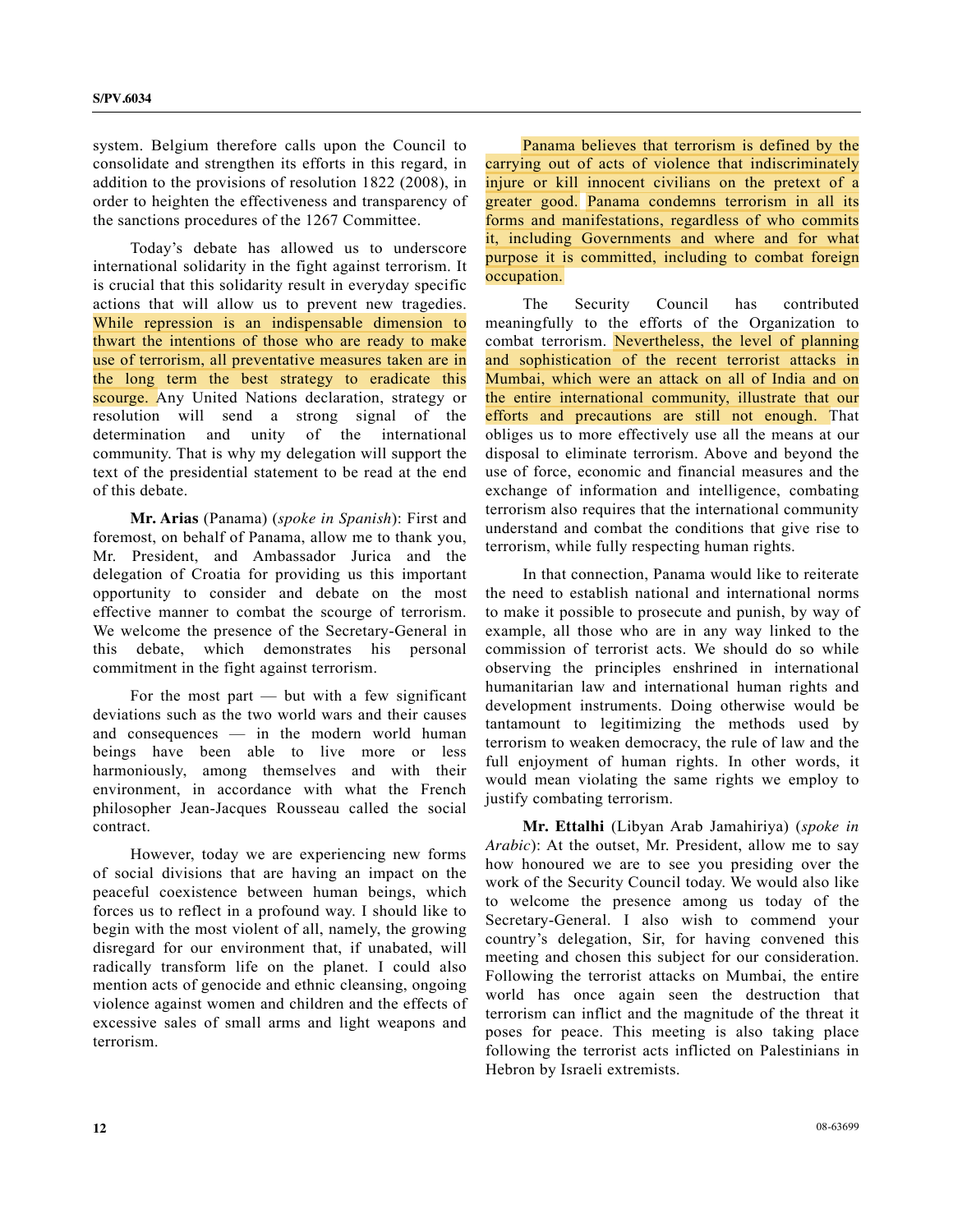The concept paper (see S/2008/738) that has kindly been prepared and circulated by your country's delegation, Mr. President, for which we are very grateful, has served to establish the framework and objectives for our debate, namely, an exchange of views on the relationship between global security and international terrorism in order to revitalize and strengthen efforts to combat terrorism and bolster the leading role of the United Nations in global counterterrorism. It is indeed a well-known fact that we all have a common objective: establishing a world of peace and security for all peoples and eradicating terrorism in all its forms and manifestations, whether committed by States, individuals or organizations, as well as addressing its causes and symptoms. Nevertheless, I regret to say that there continue to be disagreements about how to achieve those goals.

 Although my country appreciates the progress made and the work done by the Council, seven years following the emergence of unprecedented solidarity and momentum in combating terrorism, the Council's efforts are still just a series of partial reactions to circumstances focused narrowly on security only. In that period, the emphasis has been on preventing and combating terrorism. As emphasized by the concept paper, we cannot achieve the goal of maintaining international peace and security merely by declaring war on terrorism. Terrorism is a multidimensional phenomenon that cannot be effectively addressed through punitive measures alone. In fact, preventive measures and a flexible and comprehensive approach are needed.

 There have been several efforts in the Council to achieve consensus on a set of draft resolutions. The Council's committees and working groups have played a prominent role in various bodies of the Council. While they have had considerable achievements, they have nevertheless worked within the confines of fixed mandates drafted in line with partial measures and the narrow focus of combating and preventing terrorism. Increased participation in those bodies has sometimes served to sap synergy from their efforts. In particular, it has served as a drag on the momentum of the efforts of the international community, as represented by the General Assembly. In some instances, that has had an impact on effectiveness and efficiency in combating the phenomenon of terrorism, as well as on active cooperation between Member States and the United Nations.

 Libya believes that there is a need to assess and reconsider the steps taken to prevent and combat terrorism in recent years. Without going into detail about all the relevant measures, we believe that preventing the financing of terrorism must be given special attention and should be the subject of more comprehensive and effective measures. We also think that it is incumbent upon the United Nations, and the Security Council in particular, to adopt more robust measures to oversee flows of financing moving through transparent financial institutions. Banking practices in some countries and in some so-called free zones require particular attention from the international community in order to bring an end to suspicious financial transactions that can serve to finance terrorism. In addition, the granting of asylum to thirdcountry citizens must be subject to controls that ensure that asylum is based solely on humanitarian reasons and is not used for any other ulterior motive.

 Over the past years, we have emphasized the combating and prevention of terrorism at the expense of basic aspects of the problem. We have not discussed the reasons and causes for the spread of terrorism, building the capacities of Member States or respect for human rights of all and the rule of law: the basic and important principles that have been adopted by Members of the United Nations in the context of a global strategy to combat terrorism. We are still waiting for effective practical measures that will deal with the circumstances and causes of the spread of terrorism. Libya believes that our agreement on removing the justifications of terrorism must not be at the expense of dealing objectively with its causes. The causes for the discontent that feeds violence and counter-violence include: occupation, denying the legitimacy of fighting against occupation, making charges against peoples and their cultures, applying double standards in the application of international legitimacy and the injustices that have been suffered by the Palestinians and other peoples.

 Still more effort is needed to develop technical assistance in a manner that will strengthen and build the capacity of Member States to respond to their practical needs in combating terrorism. We appreciate the development of the subsidiary bodies of the Security Council in this respect, and it is our hope that technical assistance provided within the context of the United Nations, as an alternative to bilateral assistance, will be developed. We also commend the efforts of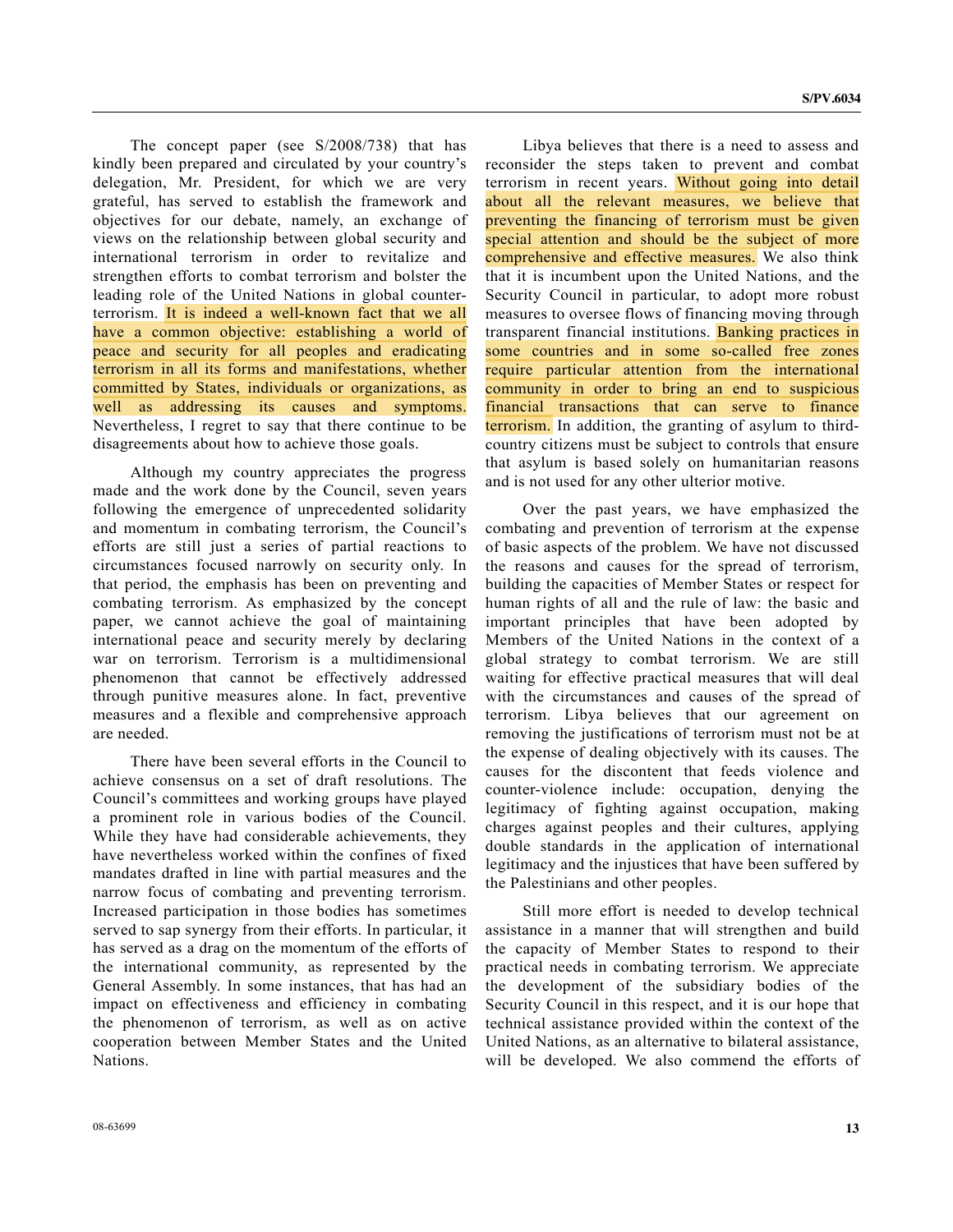those organs responsible for the implementation of the United Nations Global Counter-Terrorism Strategy and the cooperation among United Nations institutions and specialized agencies.

 There is no doubt that respect for the human rights of all and for the rule of law are the cornerstones of any effective strategy for combating terrorism. National and international measures within such strategies must conform with obligations under international law, in particular international human rights law, the laws of refugees and international humanitarian law.

 In brief, it is incumbent on all of us to strengthen international solidarity to enhance the leading role of the United Nations in combating terrorism. This is the objective of our debate today: to implement the global strategy to combat terrorism in all its aspects and dimensions and to expedite the conclusion of a comprehensive treaty to combat terrorism and to reach a clear definition of this phenomenon.

 In conclusion, I wish to commend the delegation of Croatia for preparing the draft presidential statement before us. We support it and we look forward to adopting it at the end of our meeting.

**Mr. Sangqu** (South Africa): At the outset, we welcome the President of the Republic of Croatia and thank him for presiding over this meeting.

 I would like to express South Africa's appreciation for the convening of this important debate on terrorism. It comes at a time when we have witnessed terrorist attacks in various parts of the world and, in particular, the recent heinous attacks in Mumbai. My delegation reiterates its condolences to the Government of India and the relatives of all those who lost their lives. We also welcome the Secretary-General and thank him for his statement.

 South Africa condemns terrorism in all its forms and manifestations, by whomsoever perpetrated and for whatever cause. We are firmly committed to addressing, in multilateral fora and in accordance with human rights and international law, the threat posed by terrorism and other forms of international crime. Consequently, we welcome the unanimous adoption and reaffirmation of the United Nations Global Counter-Terrorism Strategy, which provides a holistic and multifaceted response that is premised on the respect for human rights and the rule of law. The Strategy represents a welcome departure

from the security-centric paradigm and recognizes that it is important to address conditions conducive to the spread of terrorism in their own right and also as part of an effective anti-terrorism strategy. The Strategy also builds on the international consensus that terrorism cannot be ascribed to any particular religion or culture.

 Recognizing that it is up to each country and subregion to contextualize the Global Strategy and to make it meaningful to the diverse range of local actors required for its successful implementation, South Africa recently hosted a national workshop on the Global Strategy. The workshop raised awareness of the Global Strategy amongst Government and civil society actors and generated a number of useful proposals and interesting ideas. For example, it was argued that relevant international human rights instruments, such as the Convention against Torture, ought to be included in the list of instruments that all countries are urged to ratify pursuant to their counter-terrorism obligations. Speakers condemned the practice of some countries to draw up their own national terrorism lists, which may be subject to political abuse and may themselves constitute a source of radicalization and extremism by unfairly targeting entire communities or countries. It was also pointed out that there is a need to reverse the development-versus-counterterrorism debate by exploring where counterterrorism fits into the development agenda and not the other way around.

 Building on existing international solidarity and cooperation is the key to progress in addressing the scourge of terrorism. It is therefore important that we redouble our efforts to finalize the comprehensive convention against international terrorism by reaching agreement on a definition of terrorism and that we prevent the abuse of the counterterrorism label to advance political agendas. International solidarity ought also to include the avoidance of unsubstantiated usage of damaging terms such as "terrorist safe havens" and refraining from the issuance of factually inaccurate travel advisories against other countries whose cooperation and assistance is required in addressing the terror threat. All too often those statements are directed against those developing countries that pose the least threat. It should also be borne in mind that developing countries are disproportionately affected by terrorist attacks, irrespective of whether they are the intended target, and the impact on investment and tourism in the poorest countries can be particularly devastating.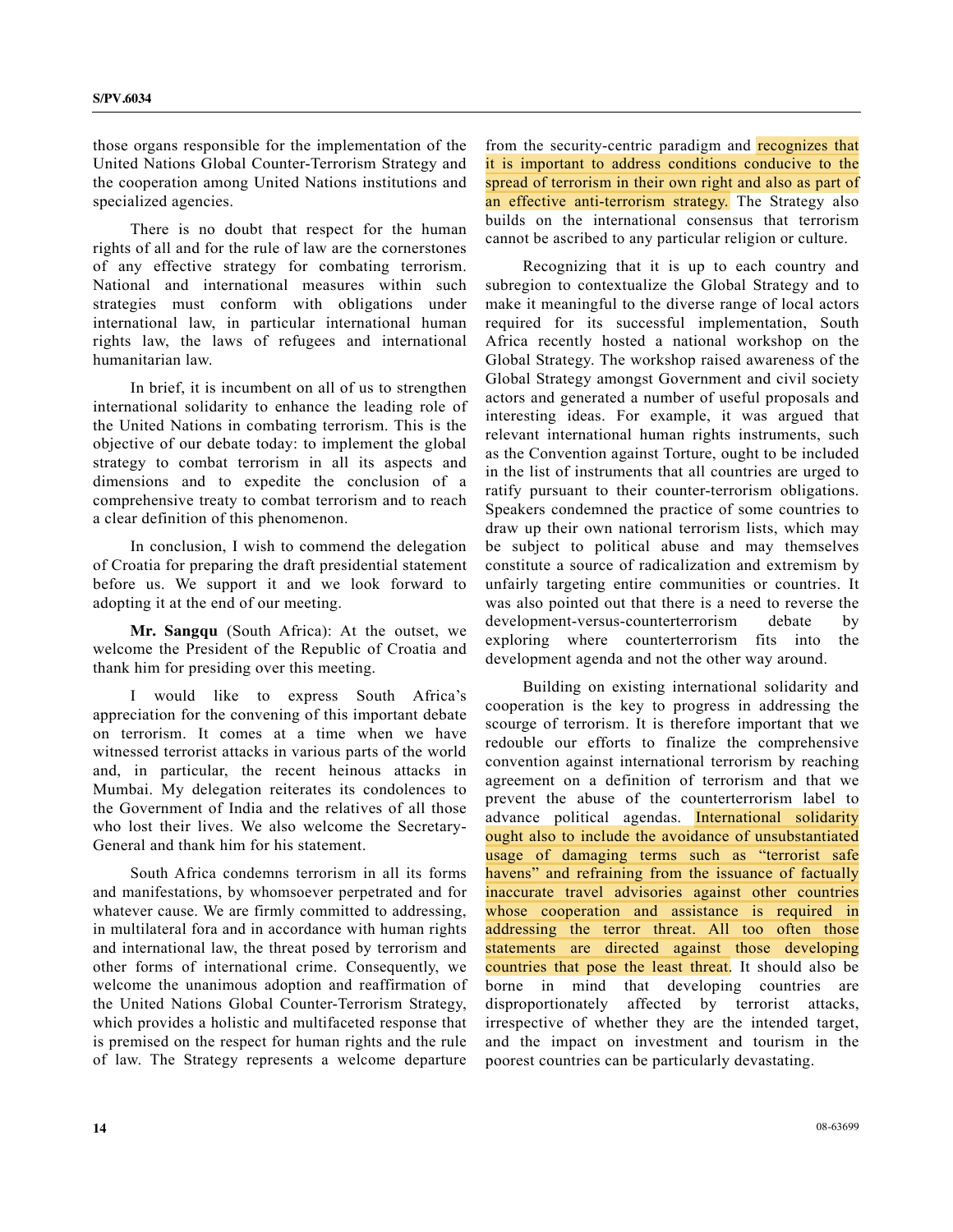As stressed in the United Nations Global Counter-Terrorism Strategy, respect for human rights is an essential part of our counterterrorism efforts. It is not possible to claim the moral high ground while abusing basic rights and compromising laws built up over centuries in the interests of political expediency. Consequently, we cannot remain silent when rights are ignored and individuals are subjected to unlawful detention, torture and assassination.

 United Nations Security Council sanctions have to be capable of withstanding legal scrutiny, including on the question of due process. There are a number of legal challenges in various parts of the world to the Al-Qaida and Taliban sanctions regime, notably the recent judgment of the European Court of Justice in the cases of Al Barakaat and Mr. Kadi. These challenges should put the Security Council on notice that it cannot proceed as if it were business as usual.

 In conclusion, I wish to take this opportunity to thank you once again for convening this debate and to express our support for the draft presidential statement.

**Mr. Zhang Yesui** (China) (*spoke in Chinese*): At the outset, we thank the President of the Republic of Croatia for presiding over the open debate today. We also thank Secretary-General Ban Ki-moon for his participation in our debate.

 The presidential statement that you, Sir, will issue on behalf of the Security Council fully reflects the international community's consensus on counterterrorism and has the support of the Chinese delegation.

 A series of alarming acts of terrorism took place recently in Mumbai, claiming numerous innocent victims. The Chinese delegation conveys its wholehearted condolences to the victims. These cruel realities remind us once again that terrorism remains a potent threat to the peace and security of the international community. As the heart of the international collective security machinery, the Security Council should play a central role in the international fight against terrorism.

 Over the past few years, the Council has adopted a series of resolutions and statements on counterterrorism that create a solid legal basis for the international community's common struggle against terrorism. The Committees established pursuant to resolutions 1267 (1999), 1373 (2001) and 1540 (2004) have made fruitful efforts in the implementation of the relevant resolutions. The Chinese delegation hopes that the three Committees will further incorporate the voices of all Member States, particularly the developing countries, into their work in order to ensure that the Security Council's counter-terrorism mechanisms will be better able to meet the needs of the broader membership.

 Terrorism is a common threat to the international **community.** It is imperative to continue to enhance multilateral counter-terrorism cooperation within the United Nations framework. Recently, the General Assembly unanimously adopted resolution 62/272 on the review and assessment of the United Nations Global Counter-Terrorism Strategy, demonstrating the deep solidarity and firm resolve of the Member States with respect to counter-terrorism. China believes that all United Nations Members should strive to enhance counter-terrorism measures and to eradicate the root causes of terrorism. They should seek to eradicate poverty, promote development and, by encouraging dialogue among religions and civilizations, eliminate conditions conducive to the spread of terrorism, thereby implementing the four pillars of the Global Counter-Terrorism Strategy in a comprehensive and balanced manner.

 China supports the Security Council's three counter-terrorism Committees' active participation in the implementation of the Global Counter-Terrorism Strategy in the context of their respective mandates so as to ensure the coordination of the Council's counterterrorism efforts with those of the General Assembly, which will consolidate the United Nations central role in the international struggle against terrorism.

 The Member States are the true owners of the implementation of all United Nations counter-terrorism resolutions. Their resolve and capacities to fight terrorism determine the degree to which those resolutions are implemented. However, inadequate resources and counter-terrorism capacities have made many countries, especially the developing countries, unable fully to honour their counter-terrorism obligations and have thereby seriously limited the international community's achievements in the struggle against terrorism.

 China hopes that the international community will devote greater attention to counter-terrorism capacity-building and invest further resources in providing counter-terrorism assistance that answers the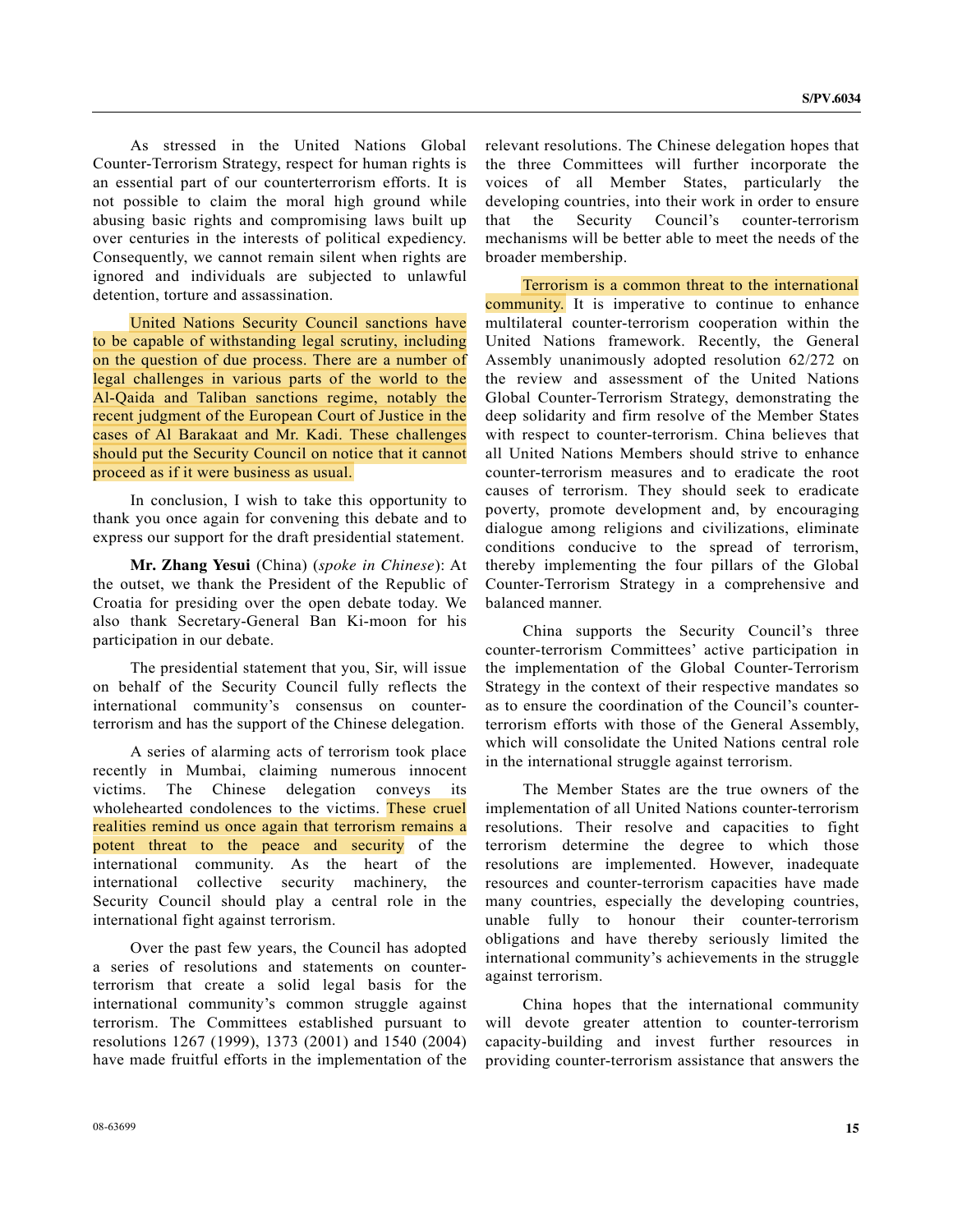genuine needs of the developing countries and helps them to improve their counter-terrorism capacities expeditiously. That will ensure a solid basis for the implementation of all United Nations counter-terrorism resolutions.

 The rise of terrorism has complex political, economic and social roots. China has therefore consistently called for integrated counter-terrorism measures and emphasized both the prevention of terrorist acts and the elimination of the causes of terrorism in an effective effort to address the symptoms and causes of that scourge. In that way, we will be able to eradicate terrorism at its roots.

**Mr. Lacroix** (France) (*spoke in French*): At the outset, my delegation wholeheartedly thanks you, Sir, and your country for having organized this debate during the Croatian presidency of the Security Council in December. I welcome your leadership in today's debate, as well as the presence of the Secretary-General.

 I have the honour to speak not only for France but also on behalf of the European Union and the candidate countries Turkey, Croatia and the former Yugoslav Republic of Macedonia; the countries of the Stabilization and Association Process and potential candidates Albania and Montenegro; as well as Ukraine and the Republic of Moldova, which align themselves with this declaration.

 Despite our best efforts, the threat of terrorism is as real as ever, as the long and bitter litany of terrorist acts that occur around the world reminds us. The sophistication and determination of the terrorists who struck at the heart of Mumbai a few days ago attests to that.

 To combat terrorism, we must do more and we must do better. To that end, we must first understand the mechanics of the global terrorism that, here in New York, opened a new and bloody era in the history of terrorism. Terrorism is global in its scope and in its ability to blend in with globalization and to change with modern times, despite the archaic nature of its ideological referents. It is also global in its ability to defy and threaten our States, despite the fact that there are probably only a few hundred, or perhaps a few thousand, terrorists scattered around the world.

 The European Union regards terrorism as one of the greatest threats to international peace and security.

Our duty is to combat that scourge using all possible means. To do so, however, we must overcome the deadly traps that terrorism has set for us: fear, division and renunciation. Fear is abdication and defeat. Division is reflected in the rifts between peoples, cultures and religions that terrorists seek explicitly to provoke. Renunciation is the abandonment of the principles and values — dialogue, peace and human rights — on which our democracies and, of course, our Organization are built.

 For the European Union, respect for human rights and the rule of law are fundamental elements in the fight against terrorism. It is a case not of arbitrary power directed against indiscriminate violence, but rather of the rule of law set against crime. It is by respecting our values, law, public freedoms and the use of clear and fair procedures that we will defeat terrorism.

 For the European Union, the United Nations is the natural framework for developing standards and structures to strengthen international cooperation against terrorism. The United Nations has a central role to play in this respect. From that perspective, considerable efforts have been undertaken. The main tools have been developed: 16 international counterterrorism instruments, several wide-ranging Security Council resolutions, three subsidiary bodies of the Security Council, and the recent Global Counter-Terrorism Strategy, to which all United Nations Member States have subscribed. With those texts, the United Nations has developed both the key principles of an effective global fight against terrorism and the institutional and legal instruments necessary to that end.

 Through the Counter-Terrorism Implementation Task Force established by the Secretary-General, and in which the three Council Committees and their teams of experts are actively involved, the United Nations system has begun to develop a framework for integrated support for the implementation of the Strategy.

 I would now like to emphasize some of the challenges we must meet, as an international community, in order to confront terrorism. We must first pursue the important work to address more generally the conditions that lead to the spread of terrorism. Strengthening education, development assistance and efforts to resolve crises and regional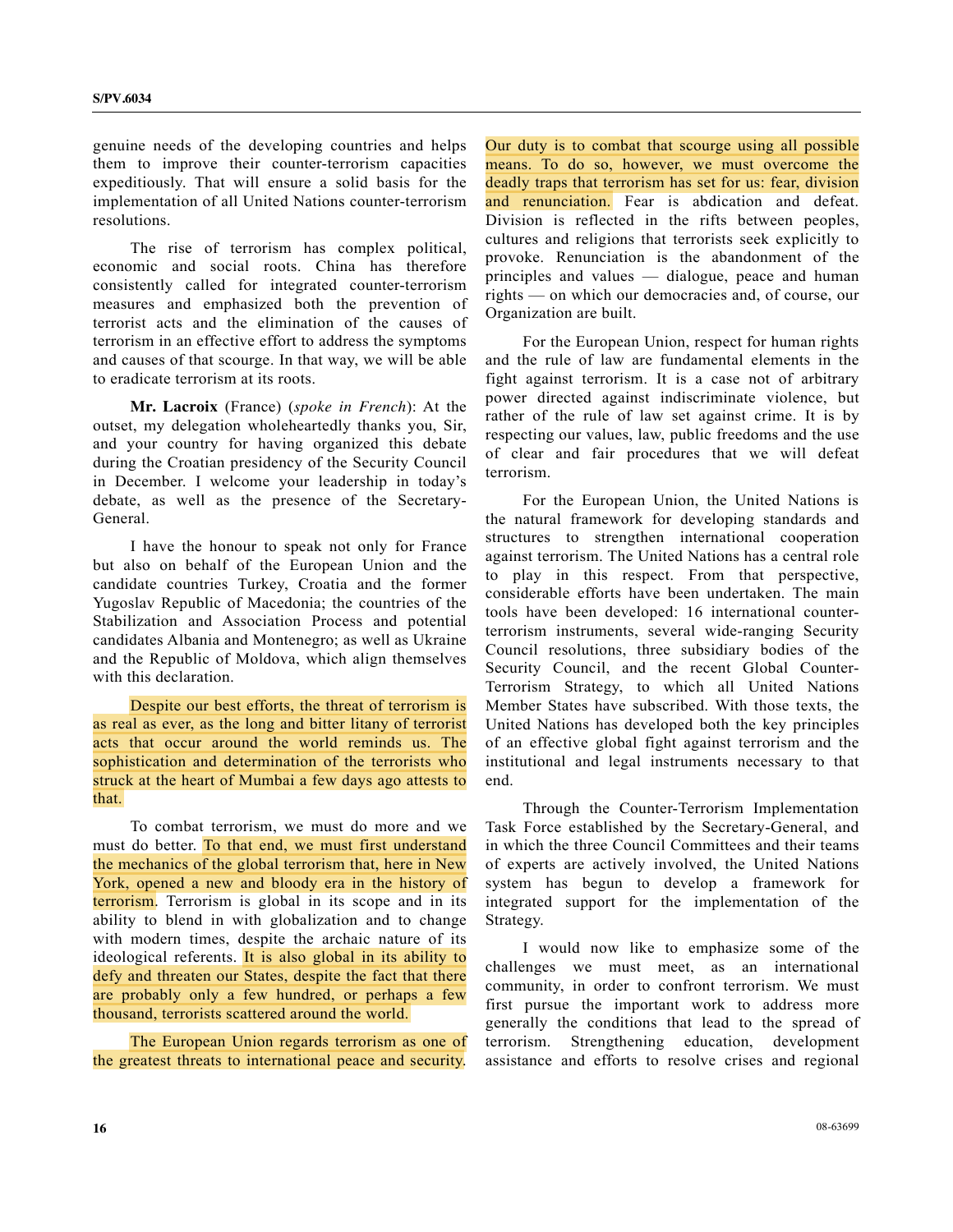conflicts are one objective in themselves, but this work also focuses on the elements of frustration and injustice that terrorist propaganda and recruitment exploit for their murderous ends. Here too, the role of the United Nations is essential.

 We must also ensure that the international community as a whole and the individual Member States remain mobilized in combating terrorism. This fight is not waged only in emergencies, when violence breaks out for all to see. It requires determined and patient work over time. How can we ensure that this work receives the attention and political support it requires? In that regard, Mr. President, your initiative is a major step in the right direction.

 Regional organizations also have a role to play. The strengthening of regional cooperation against terrorism is also a factor of integration, as evidenced by the adoption of the European arrest warrant that played a key role in the fight of both Spain and France against ETA, which unfortunately again struck the Basque country last week and murdered there. Initiatives have been taken in other regions of the world, recently in South-East Asia and West Africa. La Francophonie has also drawn up an important convention on judicial cooperation. The European Union welcomes those efforts.

 The primary responsibility for the fight against terrorism, of course, lies with States. The States of the European Union are committed to fully implementing Security Council resolutions. The same is true for the Global Counter-Terrorism Strategy. The European Union itself developed a strategy against terrorism and an action plan whose implementation is closely monitored and assessed.

 The European Union calls upon all States to redouble their efforts to fully implement the Security Council resolutions and the recommendations of the Counter-Terrorism Committee, to become parties to all international instruments against terrorism and to implement the Global Counter-Terrorism Strategy in an integrated manner. As reports have confirmed, on a global level we are far from achieving this goal, and in some parts of the world the efforts being made are still insufficient. From this perspective, nobody today can afford to remain idle or feel immune to terrorism, regardless of their region or level of development.

 The Security Council did not hesitate to impose sanctions on States harbouring or assisting terrorists.

 In the face of a global threat that is capable of exploiting all vulnerabilities, two key issues must be addressed very carefully. How can the international community prevent territories from becoming safe havens for terrorists? How to ensure that States that have the political will but lack the means receive advice and support?

 The European Union is committed to those goals through its various political and financial instruments, in particular the European Security and Defence Policy and the Instrument for Stability. The same is true of its member States, through their bilateral programmes or their support for United Nations programmes for the consolidation of peace or assistance in the field of antiterrorist legislation. But given the magnitude of these challenges, the United Nations system should reflect more broadly on the support it could provide as regards capacity-building and assisting States in the fight against terrorism.

 In conclusion, my delegation would again like to emphasize the paradox of terrorism, as it must be fully understood if we are to be effective. No more than a few hundred — perhaps a few thousand — people scattered throughout the world are defying our 192 nations, and yet they have managed to turn this weakness into a strength. We must strive to reduce the impact of their attacks and to treat them as the criminals they are. We owe that to all victims of terrorism. But as States, we must also strengthen measures of the struggle against terrorism, ensure their consistency and increase our cooperation. It is a matter of raising the level of anti-terrorism systems throughout the world and enhancing their interoperability.

 My delegation supports the draft presidential statement and the call for solidarity contained therein.

**Mr. Hoang Chi Trung** (Viet Nam): Let me first express our appreciation of Croatia's initiative in organizing this thematic debate. We welcome in particular your presence in New York, Mr. President, to preside over this meeting. It demonstrates your country's strong dedication to the work of the Security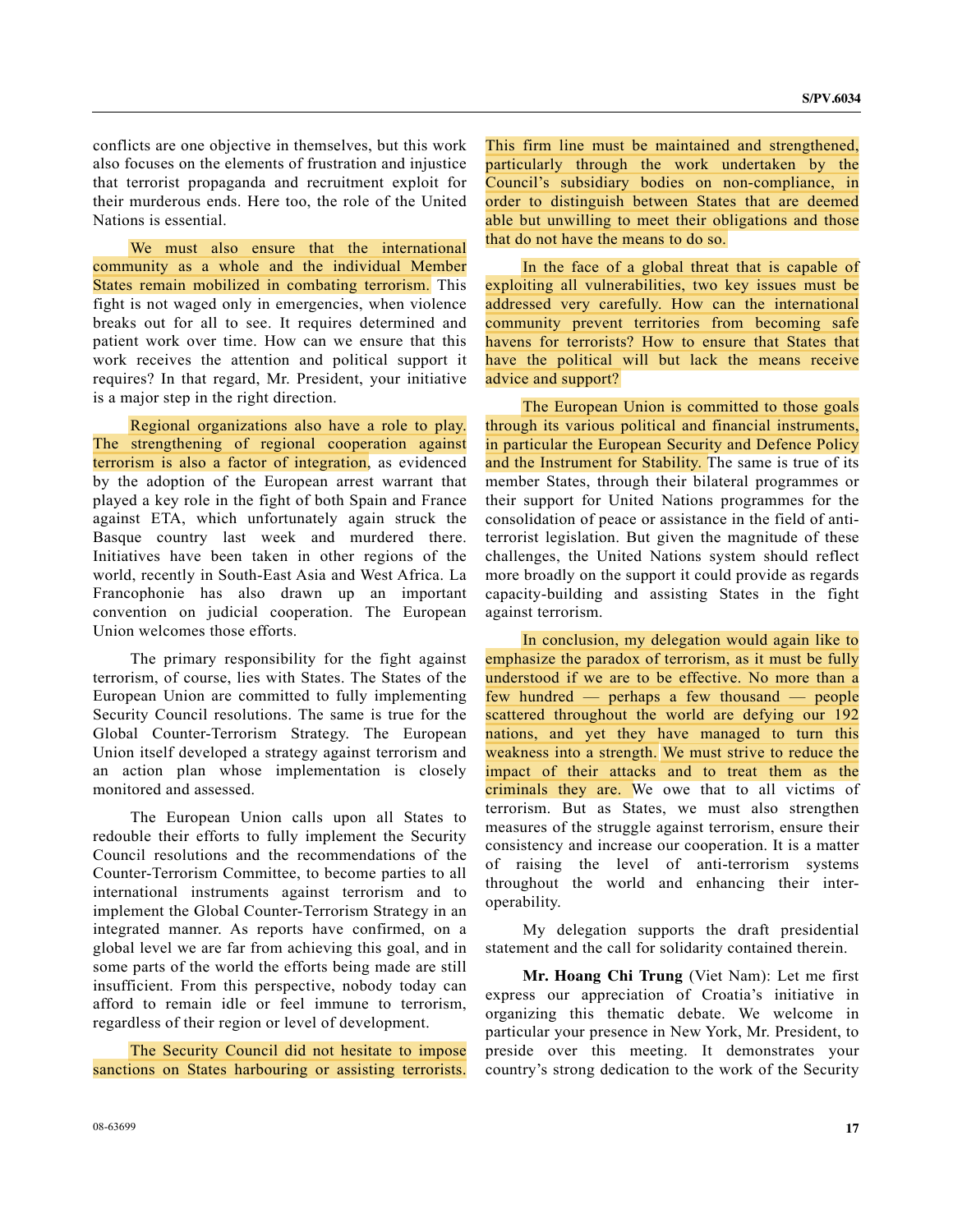Council, as well as to the common efforts of the United Nations to combat the scourge of international terrorism.

 In view of the fact that terrorist attacks continue to inflict death and injury on innocent people around the world, this open debate provides another chance for the Member States of the United Nations to manifest their determination and solidarity in the fight against international terrorism and, more importantly, to contribute their views on what could be improved in terms of concrete actions.

 International terrorism continues to be one of the serious threats to international peace and security. It constitutes a flagrant violation of international law, including international humanitarian and human rights law, endangers the territorial integrity and stability of States, has adverse consequences for economic and social development and destroys the infrastructure of States. Viet Nam joins the international community in condemning terrorism in all its forms and manifestations, the most recent of which were the tragic attacks in Mumbai, India, just a week ago. We wish to express once again our most profound condolences and sympathy to the Indian people and Government and the families of the victims of those heinous crimes.

 It goes without saying that the primary responsibility falls on every State to formulate and to implement appropriate policies and measures to protect its people from the terrorist scourge. Counter-terrorism efforts, however, can not be successful unless States cooperate and coordinate with each other, for terrorism is a global phenomenon and no country can feel immune from it. Viet Nam supports the United Nations playing a leading role in the international fight against terrorism, in which all measures taken must be in compliance with international law, particularly the principles of national sovereignty, territorial integrity and non-interference in the internal affairs of States. We once again reaffirm our support for the United Nations Global Counter-Terrorism Strategy and call for its full implementation.

 The Security Council, undertaking its primary responsibility for the maintenance of international peace and security, has adopted a number of resolutions and established several subsidiary mechanisms aimed at strengthening the international fight against terrorism. My delegation recognizes the

significance of the Council's counter-terrorism resolutions and the importance of the work being carried out by the Committees established pursuant to resolutions 1373 (2001), 1267 (1999) and 1540 (2004). Viet Nam attaches great importance to the implementation of those resolutions and the improvement of the three Committees' working methods and procedures.

 Much attention and many efforts and resources have been dedicated to the fight against terrorism, and yet terrorism persists and manifests itself in worrying developments. The Security Council has consistently condemned terrorist acts and called for international cooperation in fighting terrorism, including through bringing perpetrators of terrorist acts to justice and providing technical assistance to States that request it.

 While recognizing the importance of those measures, my country is fully convinced that it is equally important for each State and the international community as a whole to address the root causes of international terrorism. Political, economic and social inequalities, double standards, selectivity and the use of force in international affairs all create conditions conducive to the spread of terrorism. In this context, my delegation deems it very pertinent to recall the agreement reached by Member States in General Assembly resolution 60/288, in launching the United Nations Global Counter-Terrorism Strategy:

 "to do all they can to resolve conflict, end foreign occupation, confront oppression, eradicate poverty, promote sustained economic growth, sustainable development, global prosperity, good governance, human rights for all and rule of law, improve intercultural understanding and ensure respect for all religions, religious values, beliefs and cultures". (*General Assembly resolution 60/288, last preambular paragraph*)

 In Viet Nam, terrorism is a crime punishable under the criminal code. Combating criminal offences, including terrorism and related crimes, is among the priorities of the Government of Viet Nam. Efforts have been made to strengthen our counter-terrorism legal framework and enforcement capacities, raise the awareness of the people and coordinate policies and activities with countries in the region, in particular in the framework of the Regional Forum of the Association of Southeast Asian Nations (ASEAN) and within ASEAN cooperative programmes.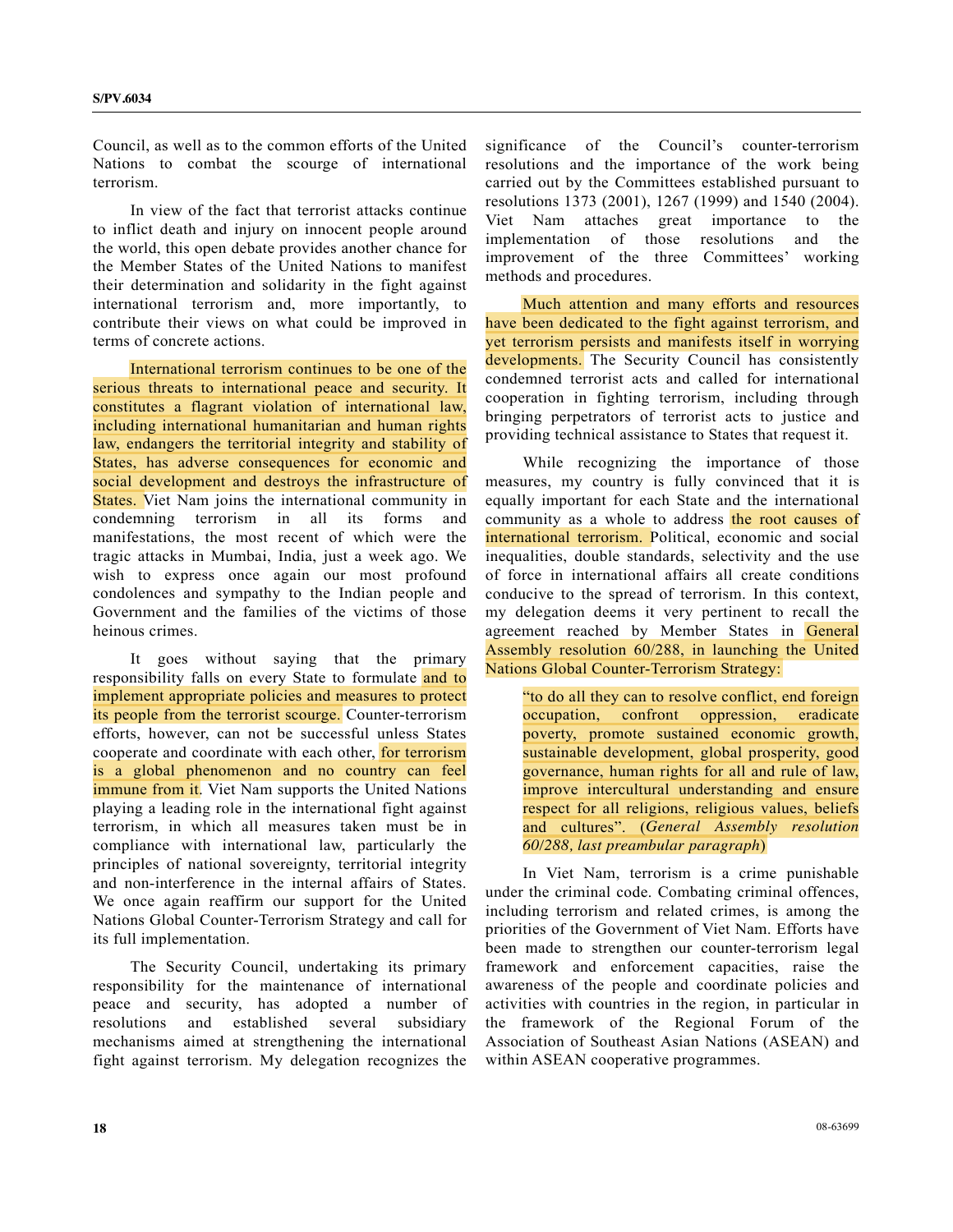In conclusion, my delegation wishes to take this opportunity to renew our commitment to the common cause against international terrorism and expresses our full support for the statement that the President of the Council will pronounce on behalf of the Council later today.

 **Mr. Weisleder** (Costa Rica) (*spoke in Spanish*): At the outset, my delegation would like to thank the presidency of the Security Council and the Croatian delegation for organizing this open debate. The presence of President Stjepan Mesić offers a timely opportunity to consider our role in the fight against terrorism. It is an honour to have you presiding over this session, Sir. We also wish to welcome the significant presence of the Secretary-General and of the Deputy Secretary-General at this meeting.

 Costa Rica must begin by unequivocally and firmly condemning terrorism in all its forms and manifestations, regardless of where, why or by whom it is committed. There is no possible justification for the commission of terrorist acts.

 We are living in times marked by constant savage and underhanded acts of aggression against innocent persons, who are by far the most common victims of fanaticism simply because they happen to be waiting for a bus or having a coffee or an ice cream with friends, or are just going about their daily work, as we witnessed a few days ago in India. We condemn that act, as well as all previous acts such as those perpetrated in Buenos Aires, Beirut, Caracas, Bali or Tel Aviv. Therefore, this is a timely opportunity to exchange ideas on the contribution of the United Nations in the fight against terrorism, in particular within the Council, which is mandated to maintain peace and security on the planet, and above all seven years after the adoption of resolution 1373 (2001).

 Less than a decade ago, there was no apparent relationship between measures to address breaches of peace and security caused by terrorist acts and human rights. Even today, there are those who are not sufficiently concerned with that relationship, which must form part of the fight against terrorism, or with the need to raise such issues frequently.

 The act of recalling that all counter-terrorist measures must strictly comply with international law must not be considered to weaken that struggle. On the contrary, our country is of the view that it makes the fight more effective in the medium and long terms.

 Indeed, that issue is one of the great challenges faced by the Security Council on that subject. We must ensure that repressive measures that are adopted to neutralize the terrorist threat and terrorist actions are matched by an analysis of the socio-political roots that fuel the scourge. My delegation is not of the view that it is only the lack of socio-economic opportunity or the feeling of political marginalization that explain terrorism. We are convinced, however, by the abundant existing evidence that the fight against terrorism must be comprehensive and cannot be restricted to military options.

 In the latter approach, the promotion of education is fundamental. However, Council members know full well that education is not a panacea either, and that in a number of cases it has instead become a weapon to promote fanaticism, intolerance and hatred. Therefore, what should be a path towards peace, reconciliation and the creation of opportunities for younger generations often becomes instead a trigger that sends many young people to their deaths and results in the deaths of thousands of innocent victims.

 As part of its overarching efforts to address terrorism and to preserve human rights and freedoms, the Organization must work deliberately and ceaselessly to incorporate its principles, pillars and values into educational programmes and curricula, in particular in those societies where it has been ascertained, deplorably, that many centres of education have served to train future human bombs. Those efforts must be made in cooperation with the authorities and Governments and must never go against their will or resolve. In that manner, we will not only preserve the sovereignty of States — which is a sine qua non condition for any multilateral efforts — but we will also obtain better results, as there is no legitimate Government of any United Nations Member State that would not be ready to cultivate peace or understanding as the road towards the resolution of conflicts and disputes.

 The challenge facing the Council also lies in improving its internal procedures to make them fairer and clearer, thus guaranteeing their efficiency and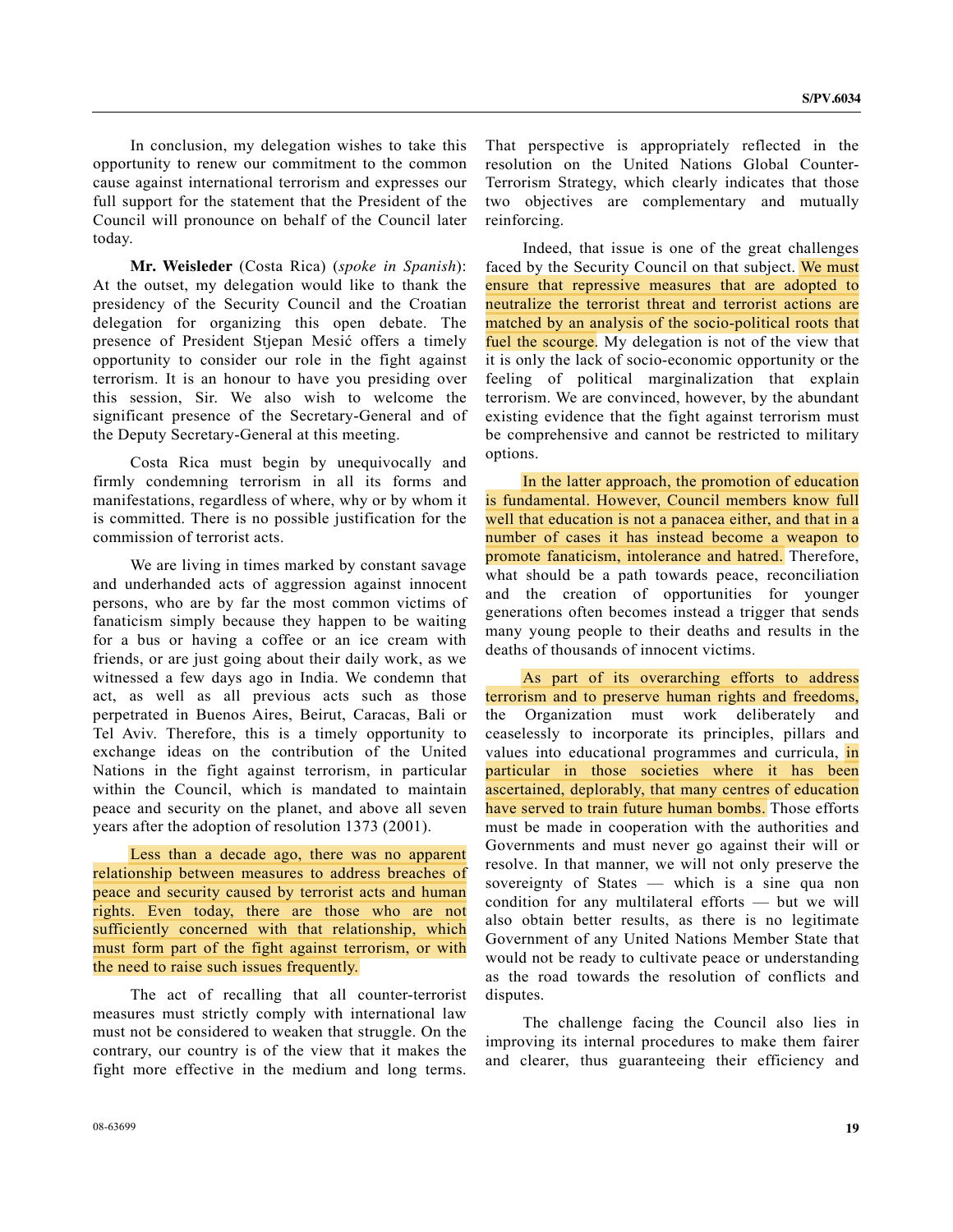transparency. But how can that effectiveness be guaranteed in view of the numerous widely divergent mandates related to the counter-terrorism struggle. For a number of years now, Costa Rica has submitted for the consideration of Member States a proposal for the establishment of an integrated counter-terrorism office. We are convinced that the United Nations must play leadership role in the fight against that terrible phenomenon, and we are of the view that such leadership could be facilitated by consolidating the numerous mandates that exist on that subject.

 In the absence of such an integrated office, we will limit ourselves to reiterating our call for the three subsidiary bodies of the Security Council in the field of counter-terrorism to continue to pursue better coordination among themselves, their groups of experts and other international and regional organizations.

 It is certainly our duty within the Council to continue to provide those entities with the necessary guidance for the implementation of better protocols that will facilitate joint visits, which have already begun, as well as a better exchange of information and coordinated participation in regional activities, whenever possible.

 Costa Rica has closely followed the questioning of the measures adopted by States to implement the Security Council sanctions regime. It is worrying that those measures are still being called into question by national and regional jurisdictional entities for their alleged lack of compliance with the law and with due process. As an elected member of this Council, Costa Rica will continue to cooperate to ensure fairer and clearer procedures for the listing and de-listing of individuals and entities on the sanctions list, as well as for the granting of exemptions on humanitarian grounds, in accordance with the constant requests of the General Assembly in that regard.

 This Council has launched significant initiatives in that regard, and we hope that negotiations will soon begin with a view to establishing mechanisms to ensure that the individuals on the consolidated list of the Security Council Committee established pursuant to resolution 1267 (1999) can exercise their right to be heard and to submit their defence through an independent sanctions review mechanism. However, we reiterate that that is not a step towards weakening the fight against terrorism; to the contrary, it is a step towards strengthening it. Our delegation is ready to

support the statement that will be drafted in consultations as the outcome of this debate.

 Lastly, as a country without an army, Costa Rica has decided to use international law as its only instrument of defence. For that reason, we eagerly await the international community's efforts to establish as soon as possible, after more than eight years of discussion, a comprehensive convention on international terrorism.

**The President** (*spoke in French*): I shall now make a statement in my capacity as President of Croatia.

(*Spoke in Croatian; English text provided by the delegation*)

 Let me repeat two points that I made in the introduction to this debate. First, the events in Mumbai 12 days ago have confirmed in an extremely tragic way that terrorism is a global threat. Thus, it is not a threat affecting any particular country, but all of us. It is a threat to international peace and security. Needless to say, we can only counter such a threat globally.

 Secondly, such a global response can achieve success only if it is based on the broadest possible international cooperation, and we believe that such solidarity is not currently at the requisite and desirable level.

 The first point only makes the debate that we initiated long before the Mumbai events more topical, and the second explains why we wanted to open such a debate in this very forum, in the United Nations.

 In the wake of 11 September 2001, the Republic of Croatia immediately advocated that an effective global coalition be formed to fight international terrorism. At the time we called it an alliance. We proceeded from the assessment, which has not changed to date, that such a coalition can function only on the basis not only of equal relations, but also of mutual trust among its members. We believe that mutual trust is extremely important, even in a broader context.

 The global solidarity that initially was sincere faded, not to say disappeared, owing to the lack of such trust. It waned because it appeared that, from the beginning, the war on terrorism as an unquestionable threat to international peace and security had actually turned into a kind of exclusive competence of one country or of a group of countries that it led. Moreover,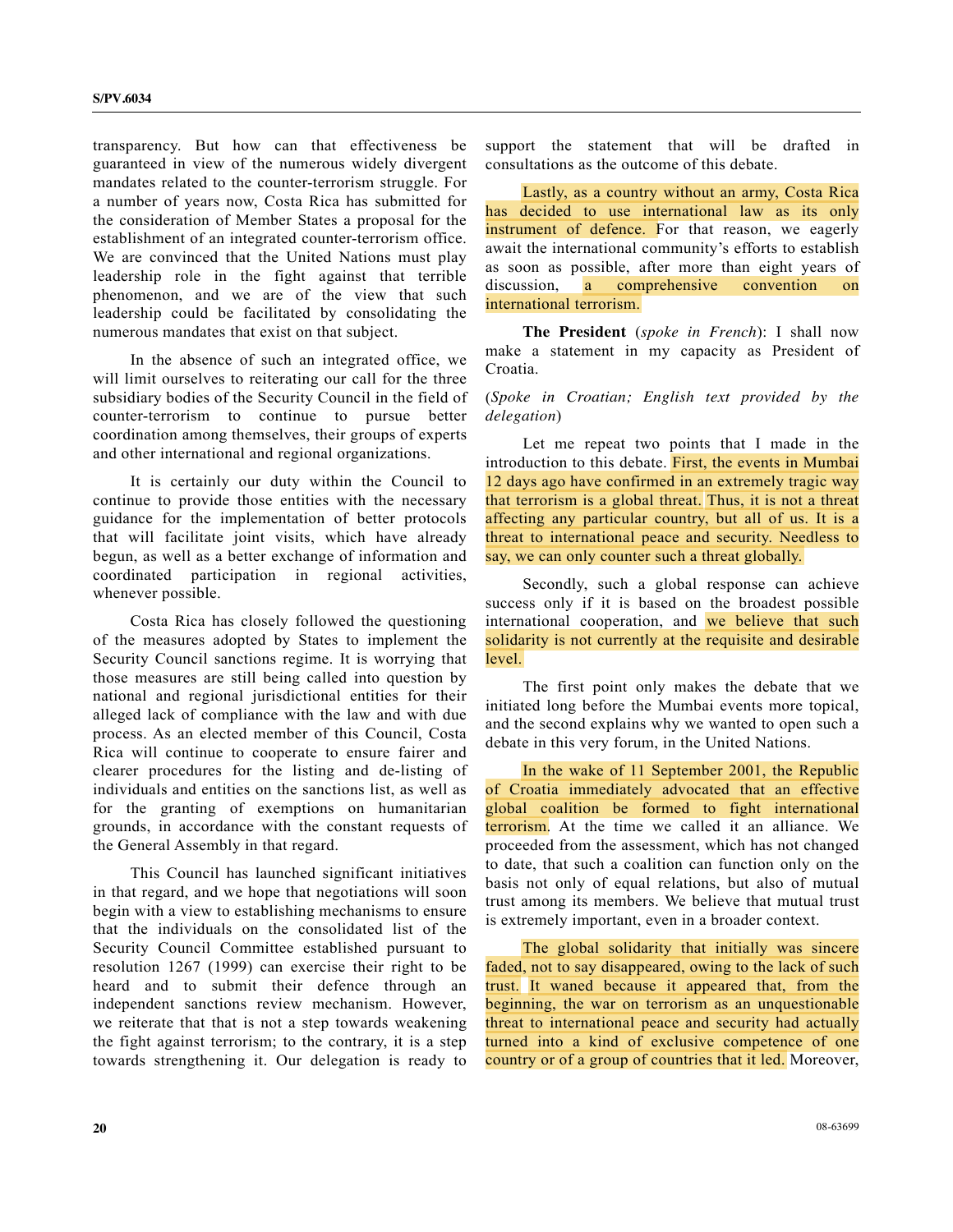the fight against terrorism as a global project was also compromised by the way in which it was waged. That has led to the disappearance of the basic preconditions for its success.

 However, at the same time, terrorism neither disappeared nor weakened. Arguments could even be found for the claim that it grew even stronger. At any rate, it has become our companion and a part of our everyday life, and that is the situation which we currently face. Its basic elements include a significant decline in global solidarity, a one-sided approach to the fight against terrorism and its focus, which at times leaves something to be desired, and, finally, a climate of insufficient trust in relations among the key elements on the global scene.

 When we considered how to present the view of the Republic of Croatia regarding that complex issue in this very forum, we were aware of the options. Either we could resort to the standard vocabulary of international forums or, most unusually, we could state candidly how the Republic of Croatia views terrorism and its threat to global peace and security. We chose the latter because we deeply and sincerely believe that we would all achieve better results if we paid more attention to considering the essence of the problem any problem — rather than focusing on the choice of words.

 Since 2001, we have persistently claimed that the war on terrorism can be waged and ultimately won only if we proceed on two tracks. The first refers to actions of the security apparatus — to the use of force against the direct perpetrators and their masterminds and against the terrorist network. Such actions are inevitable and remove the immediate danger, but will be of little use if, at the same time, we do not focus on the deeper causes of terrorism — on the sources of this disease — rather than on attacking its symptoms. That is our second track.

 Today, on this very spot, we are asking questions, not expecting to receive or to formulate definite answers to them. Yet we believe that even by asking questions, we can draw attention to certain factors that appear to be unavoidable in the consideration of the topic on our agenda today.

 The first question is: As long as there are people deprived of all rights, poor through no fault of their own, doomed to disease, hunger and death, deprived of opportunities for education and victims of unfair

relations between States, local wars or unresolved local crises — in a nutshell, as long as there are people who have lost everything; who know that they will never get anything, and have only one thing left, namely, their life — will it be difficult to exploit that unfortunately inexhaustible pool and recruit potential terrorists from it?

The second and last question is: Will it be difficult to turn individuals or groups in that pool of poverty and hopelessness against those who are described to them as the causes underlying their condition, especially when that struggle is presented in terms of loyalty to faith and high ideals and, ultimately, of martyrdom?

 Those are the questions. We are expected to find the answers and act accordingly.

 The Republic of Croatia once again stresses its firm conviction that the use of force, however indispensable and unavoidable, will resolve nothing in the long run. A one-sided approach to the fight against terrorism will not achieve anything either, nor will pre-emptive action outside the United Nations. We are firmly committed to the achievement of consensus on the issue that we are discussing. We do not wish to open new controversies with these views, but we find it necessary to present them because that is how we think and how we see things.

 We also deem it necessary and, even more, imperative to present our view that the only true answer to the question of how to remove the danger posed by terrorism to international security lies in turning to its deeper underlying causes, in emphasizing development policies, in undertaking enhanced efforts focused on the establishment of equitable international relations, in working towards the de-monopolization of the war on terrorism and its universal implementation based on re-established international solidarity and trust — and that is where we believe the United Nations plays a key role.

 But let us avoid any confusion: in focusing on the environment that breeds terrorism, we are not trying to justify anyone. Nor have we forgotten that some attempt to use terrorism in order to achieve specific goals that, as a rule, have nothing in common with what drives fanaticized or indoctrinated terrorists. However, we do claim that, if the pool of potential terrorists were to dry up, those who exploit them would lose the weapon for attaining their goals.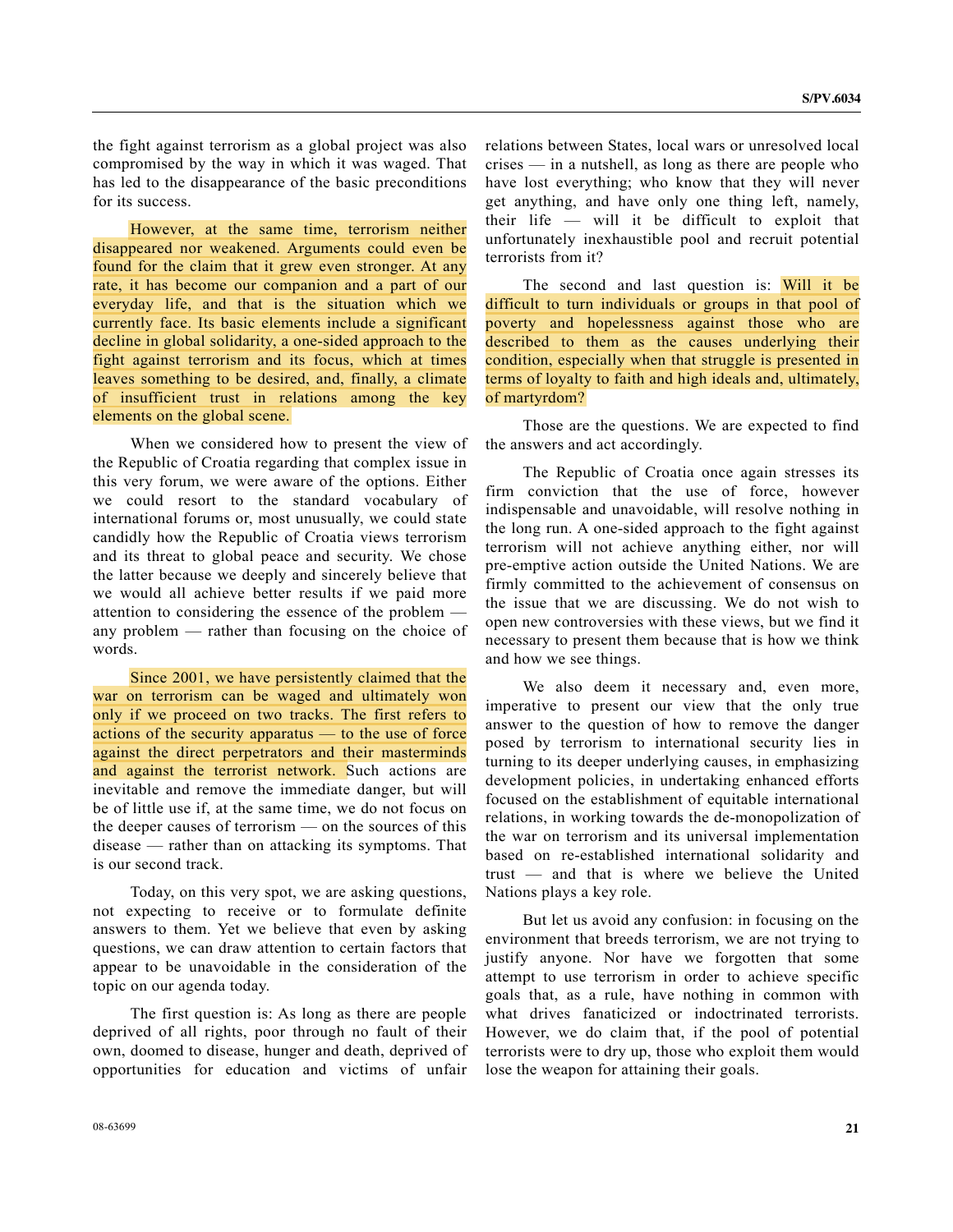All indicators show that we are on the threshold of creating new relationships within the international community — not only in the area of economic relations but also in political relations. The structure created at the end of the Second World War is worn out. It must be strengthened and expanded. In a nutshell, it must be modernized and adjusted to our time. Such a conclusion is pressingly warranted by the crises that we are facing — namely, the financial, economic, food and energy crises — and by global terrorism as well.

 If we do not want the situation to deteriorate into pure anarchy and chaos, let us take matters into our own hands — let us control them. But let us do it by facing reality rather than by closing our eyes to reality.

 The United Nations is the place for debating all these issues. The United Nations is the decisionmaking forum -the very same United Nations that, 60 years ago, adopted the Universal Declaration of Human Rights, one of the fundamental documents intended to regulate the conduct of States and of all subjects in international relations.

 As for its own contribution to the debate on the dangers posed by terrorism to international peace and security, the Republic of Croatia would like to highlight in particular how extremely important it is to respect human rights and how absolutely unacceptable it is to jeopardize or limit such rights under the guise of the fight against terrorism. It is equally unacceptable to justify terrorism by invoking any religion or identifying it with any faith or nation.

 Therefore, we need a new international solidarity in the fight against this evil that currently or potentially threatens us all. All of us must wage this war, united in a global coalition based on equality and mutual trust. This solidarity is in fact one of the aspects of the new multilateralism that is being mentioned ever more frequently.

 The United Nations must be the place that will, at least politically, coordinate all efforts to check and eradicate terrorism in the world and reduce it to the level of incidents. Our fate is not and cannot be to reconcile ourselves with terrorism or to accept terrorism as an inevitable evil of the present-day world. The future of the world is in our own hands.

 The founders of the United Nations mentioned succeeding generations in the Charter of the Organization. But they were not the only people responsible for these succeeding generations. We share the same responsibility. All of us, all the members of the international community, share the responsibility for those who have yet to come. And that is something that we must never forget.

#### (*spoke in French*)

 I now resume my functions as the President of the Security Council.

 I now give the floor to Mr. Sven Alkalaj, Minister for Foreign Affairs of Bosnia and Herzegovina.

**Mr. Alkalaj** (Bosnia and Herzegovina): It is my special privilege and pleasure to have the opportunity to address the Security Council today and to share some views on the increasingly important topic of the relationship between global security and international terrorism. On behalf of Bosnia and Herzegovina, I would like to express our best wishes to the Government of Croatia for its presidency of the Security Council this month. Today's agenda and the presence of the President of Croatia, Mr. Stjepan Mesić, should once again show the importance that Croatia and countries in the region accord to the issue of terrorism, which has taken the lives of hundreds of innocent civilians.

 Indeed, the challenges posed to the modern world and our societies by the various forms, methods and manifestations of international terrorism make the rethinking of current approaches to preventing and combating this phenomenon inevitable, thereby reaffirming the necessity of strengthening international cooperation in this very respect. I remain confident that such a cooperative approach will prevail and will bring results, providing at the same time for a significant contribution to the strengthening of global security.

 At the very outset, I would like to stress that Bosnia and Herzegovina remains fully committed to the fight against this scourge and will continue to make an active contribution in this respect. Bosnia and Herzegovina continues to invest significant efforts in the prevention and fight against terrorism, and it has been confirmed as an active member of the counterterrorism coalition committed to fighting all types of terrorist activity, especially through institutional capacity-building and the harmonization of its legislation with the relevant United Nations and European conventions and protocols.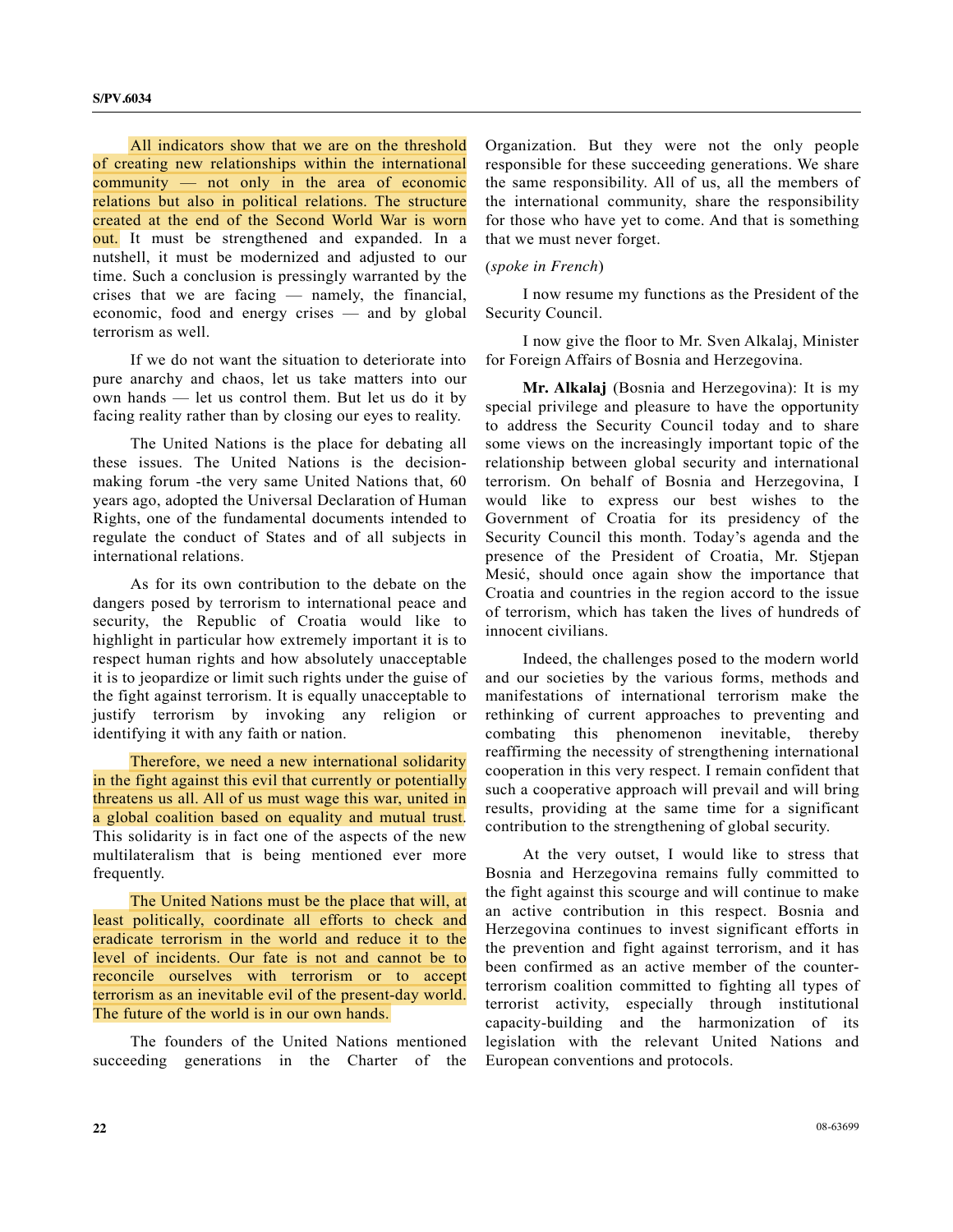Bosnia and Herzegovina has also concluded a series of bilateral treaties and agreements on police cooperation with other countries in our region and beyond, as part of its fight against terrorism. Most of the measures set forth in our strategy for combating terrorism adopted in July 2006 have been successfully implemented. In an ongoing manner, the Ministry of Security of Bosnia and Herzegovina closely monitors the situation in the world in this regard and is currently involved in drafting a new national document on fighting terrorism and strengthening the counterterrorism capacities of our country.

 At the international level, our country is actively cooperating with the Counter-Terrorism Committee, in particular with regard to the implementation of resolution 1373 (2001) and the implementation of the Al-Qaida/Taliban sanctions. The Monitoring Team of the Security Council Committee established pursuant to resolution 1267 (1999) concerning Al-Qaida and the Taliban and associated individuals and entities conducted a visit to Bosnia and Herzegovina in May 2006 and officially acknowledged our State authorities' efforts to implement sanctions and to undertake effective measures to counter the threat of terrorism. The same Committee also recognized the need for further technical assistance, in particular in strengthening and modernizing our capacities with respect to immigration and border control.

 That Committee and the Counter-Terrorism Committee made a field visit to Bosnia and Herzegovina in November 2007, and we hope that their forthcoming findings will help us to fulfil our international obligations and further promote our legitimate fight against terrorism. Designed to improve cooperation and interaction among the Member States, the new methods of work of the counter-terrorism committees and bodies will no doubt help us to achieve our common goal — countering and preventing terrorist attacks.

 Combating terrorism and addressing its root causes in order to prevent insurgency and the spread of terrorist acts are today among the most challenging issues on the United Nations agenda. Convening this meeting on such an important global topic is indeed timely and imperative, especially in the light of the recent tragic events that took place Mumbai, India. Bosnia and Herzegovina strongly condemns those horrible terror attacks, and I avail myself of this opportunity to reiterate the deepest condolences and

sympathies to the families of the victims and to the friendly people of India.

 Cooperation between the United Nations and regional organizations is an effective way to provide a coordinated, multilateral response to terrorism and to understand the particular conditions of each region and country. We truly believe that regional organizations' understanding of the situation in their neighbourhood could be helpful in providing rapid and appropriate answers to threats endangering international peace and security.

 The counter-terrorism-related technical assistance of the European Union, the Council of Europe, NATO and other regional organizations have helped Bosnia and Herzegovina to carry out necessary reforms undertaken with the aim of achieving the country's full integration into Euro-Atlantic security structures.

 This highly valuable assistance has improved the functioning of the relevant State structures ministries, agencies and other State bodies — and strengthened Bosnia and Herzegovina's contribution to the shared approach of international efforts aimed at increasing security at the national, regional and international levels.

 Tomorrow we will be celebrating the sixtieth anniversary of the adoption of the Universal Declaration of Human Rights. Fighting the scourge of terrorism should not hinder the obligations of States under international human rights instruments, refugee and humanitarian law. It is our responsibility to find a just balance between legitimate national security concerns and the protection of the human rights and fundamental freedoms of our citizens.

 I wish to reiterate that Bosnia and Herzegovina remains fully committed to effectively preventing and fighting this global threat and stands ready to provide any assistance and support to the international efforts in the same respect.

 **The President** (*spoke in French*): I now give the floor to the Minister of State for External Affairs of India.

**Mr. Ahamed** (India): At the outset, let me express my deep gratitude for the strong condemnation of and condolences for the recent heinous attacks in Mumbai expressed by the members of this body.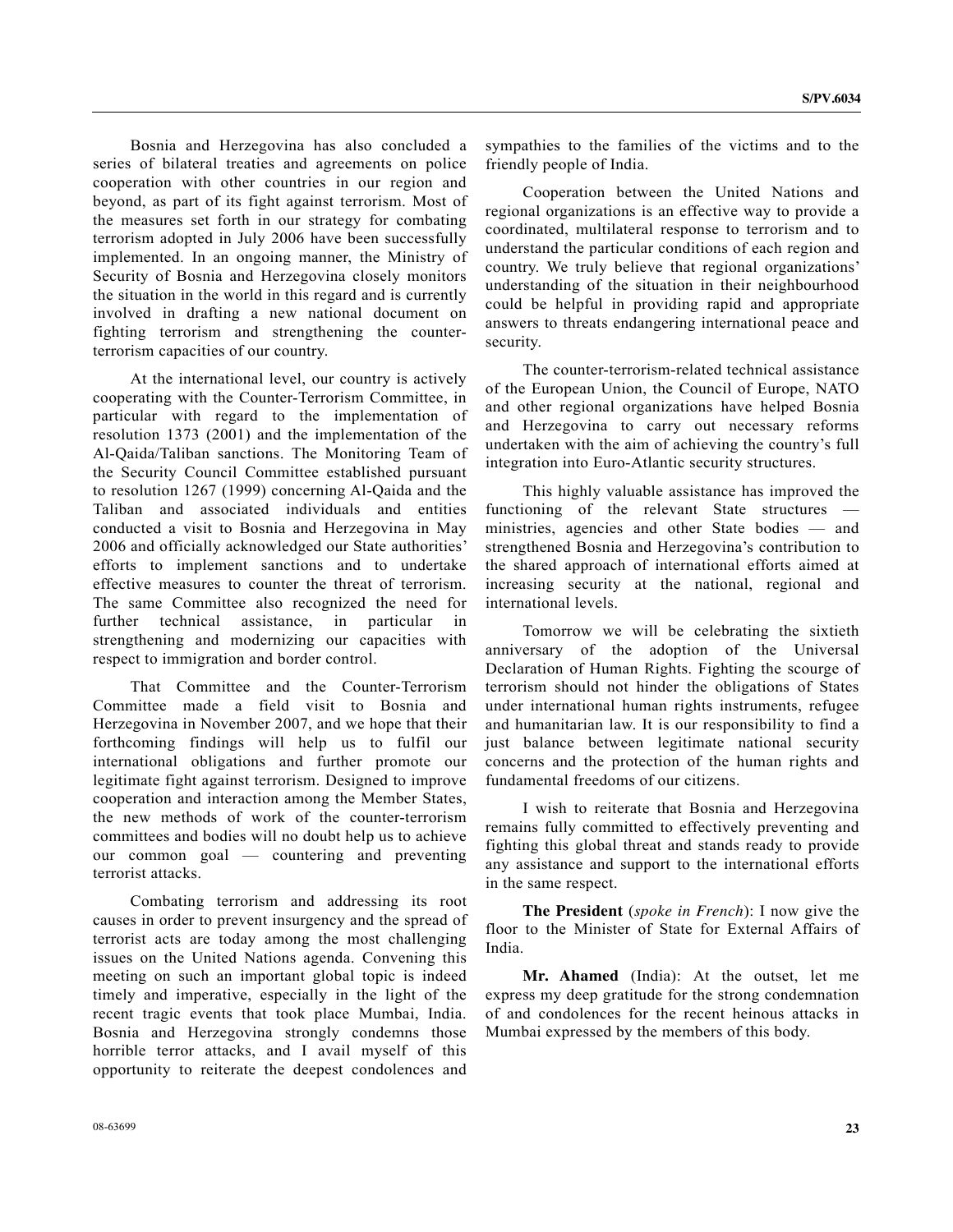The terrorist attack from 26 to 29 November in Mumbai marked a qualitatively new and dangerous escalation of the terrorism that India has faced for over two decades. Throughout this period, as in the Mumbai attack, major terrorist acts in India have been sponsored and organized by groups and forces from across our borders. The Mumbai attack also made it clear that terrorism is a direct threat to international peace and security.

 Let me briefly recall what our investigations have revealed so far about the attack.

 A group of 10 terrorists from the global terrorist organization Lashkar-a-Tayyiba reached Mumbai in the evening of 26 November 2008. The group divided itself into four smaller groups and proceeded to pre-selected targets, which included a café popular with Indian and foreign tourists and two major hotels. Each terrorist was armed and equipped with AK-47 rifles, pistols, grenades, explosives and communications.

 The terrorist attack was conducted like a commando operation, indicating that the perpetrators had received professional training both generally and specifically for this attack itself. They were indoctrinated with ruthlessness and barbarity. Innocent passengers, including women and children, were indiscriminately sprayed with bullets at the railway station and other public places, and hostages were taken in the hotels to be subsequently massacred. It is significant that this was the first terrorist attack in India in which foreigners were specifically segregated and targeted.

 Nine terrorists were killed in the action taken by our security forces, while one of them was apprehended. His interrogation has revealed that the attackers were trained in Pakistan and sent in a ship from Karachi. They travelled into Indian waters, took control of an Indian boat and killed the crew. Thereafter, they came to Mumbai to cause mayhem and murder. One hundred and seventy-nine persons, including 26 foreigners, lost their lives, while 296 persons, including 22 foreigners, suffered injuries in the attack, which was designed to kill and maim as many people as possible.

 Other Indian cities, including Jaipur, Delhi and Ahmedabad, have also been the victims of terrorist attacks. We have requested the Security Council to proscribe the Pakistani group Jamaat-ud-Dawa, since it is a terrorist outfit and should be proscribed under

Security Council resolution 1267 (1999). All those who were in any way responsible for the Mumbai terrorist attacks, wherever they may be, should be brought to justice.

 The fight against terrorism demands effective international cooperation so that those who are responsible, wherever they may be, are brought to book. The organizers, financers and logistics providers of these terrorist attacks have to be punished. Those who give ideological and moral support to this evil phenomenon must also be brought to justice.

 Terrorism does not happen by chance or at random. Terrorism is planned and financed. It requires meticulous organization, arms and safe havens. When it occurs, the world is shocked. What is not easily visible is the backstream of terrorist acts. Mumbai's case is clear. The trail leading to the attack is marked and definite, but in cases where terrorists' acts are aided and abetted to cover their tracks, all of us separately and together must ensure that they are exposed and the terrorists brought to justice.

 Nothing — no religious grievance, dispute or ideology — can be used as a raison d'être by anyone to justify terrorism. This is totally unacceptable. Raising dust to obscure the trail so that the merchants of terror can hide is unacceptable to us and to any civilized society.

 Terrorists are the enemy of the people. When the actions of terrorist groups are used to serve the political interests of States, a deadly combination emerges. A terror machine is created. India has had experience of such machines, which need to be eliminated. The nexus between State or elements within the State and terror outfits must be broken, and groups or individuals that indoctrinate, organize, plan and finance terror have to be uprooted, along with other measures.

Therefore, in the context of this discussion, we call for the following actions by the Security Council, the General Assembly, and the international community.

First, Jamaat-ud-Dawa and other such organizations must be proscribed internationally and effective sanctions imposed against them. Their country of origin needs to take urgent steps to stop their functioning. A message must also go out that perpetrators of terrorist acts must be brought to book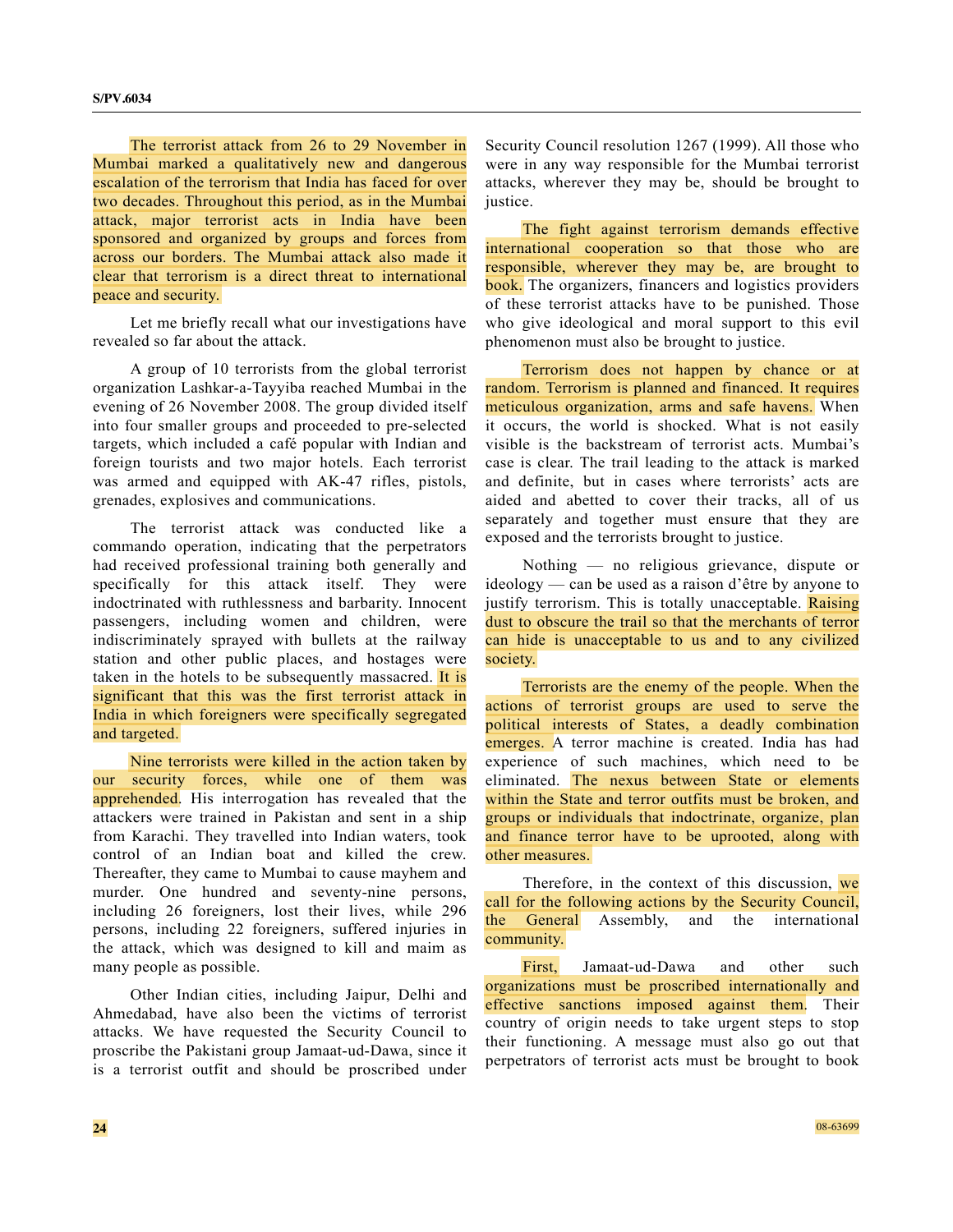and not given sanctuary in some States. Practical measures need to be immediately put in place at the global and national levels to see to it that the menace of terror is uprooted. The comprehensive convention on international terrorism that India proposed in 1996 needs to be adopted immediately to provide a framework of international law against terrorism. It cannot be held hostage to definitions while terrorists continue to take innocent lives.

 Our people ask the international community to determinedly pursue and eliminate terrorist organizations. The world needs to act decisively and in a coordinated manner to prevent further attacks. India will act to safeguard and protect its people from such heinous attacks, however long and difficult that task may be. We have acted with restraint in the face of terrorist attacks. We must do our duty by our people and take all actions as we deem fit to defend and protect them. The Charter of the United Nations and the provisions of international law, including the right of self-defence, give us the framework for fulfilling those responsibilities.

 That is the message to the Security Council that I bring from my Government and my people.

**The President** (*spoke in French*): I now call on the representative of Australia.

**Mr. Goledzinowski** (Australia): Thank you, Mr. President, for the opportunity to speak today on Australia's assessment of the current threats to international security from terrorism.

 First, I would like to join others in expressing our condemnation and disgust at the recent attacks in Mumbai. Australia reiterates its sympathy and solidarity with the Government and the people of India. Australians, I know, were deeply shocked by those attacks, not just because we lost two of our own, but also because of the randomness and cruelty with which they were carried out. These were well-organized and deliberate attacks that would have required careful preparation, planning, facilitation and training. Every effort must be made to bring the perpetrators to justice and to ensure that no such attack can ever happen again.

 In Australia's assessment, while headway is being made to counter Al-Qaida-inspired violent extremism, it is likely to remain a challenge to the global security environment for the foreseeable future. Indeed, whenever we are tempted to think that this problem is behind us, we are reminded in a cruel fashion of how much further we need to go.

 The ideology of such extremism appeals across generations and continues to attract new adherents despite its appalling record of violence. Al-Qaida continues to be the vanguard of the movement. It has itself planned and undertaken attacks and funded and facilitated attacks by others. It has also created a sophisticated global propaganda machine, which in turn has inspired others.

 At the same time, we also recognize that Al-Qaida-inspired extremism has never depended on a single overarching group or organization. Its fluid and decentralized nature is exemplified in the phenomenon of so-called home-grown terrorism, which is carried out largely in developed countries by those who have been radicalized and organized independently.

 The evolving and persistent nature of the terrorist threat calls for a long-term international strategy. No country can combat terrorism effectively on its own. The Australian Government recognizes that, in order to protect Australia and Australians from the threat of terrorism, international cooperation is essential. Our international counter-terrorism engagement is based on three pillars: policy dialogue, including this debate; operational collaboration; and counter-terrorism capacity-building with international partners. Australia also supports the vital work of the United Nations in developing a comprehensive legal framework in the field of counter-terrorism and in promoting cooperation among Member States in combating terrorism.

 As the representative of Costa Rica emphasized, effective counter-terrorism efforts are not susceptible to purely military solutions; they require police, intelligence, political and broader developmental activities, as has been emphasized by a number of speakers today. Effective mitigation of terrorist attacks involves the combination of an appropriate security response with broader strategies to enhance social cohesion and community resilience and to lessen the appeal of radical ideology leading to violent extremism. In addition, we recognize that the flexible and networked organizational structures of terrorist groups enable them to take rapid advantage of new technologies. In seeking to counter the influence of extremist propaganda on the Internet and elsewhere and the challenges of cyber-terrorism, Governments need to become more flexible, adaptive and collaborative.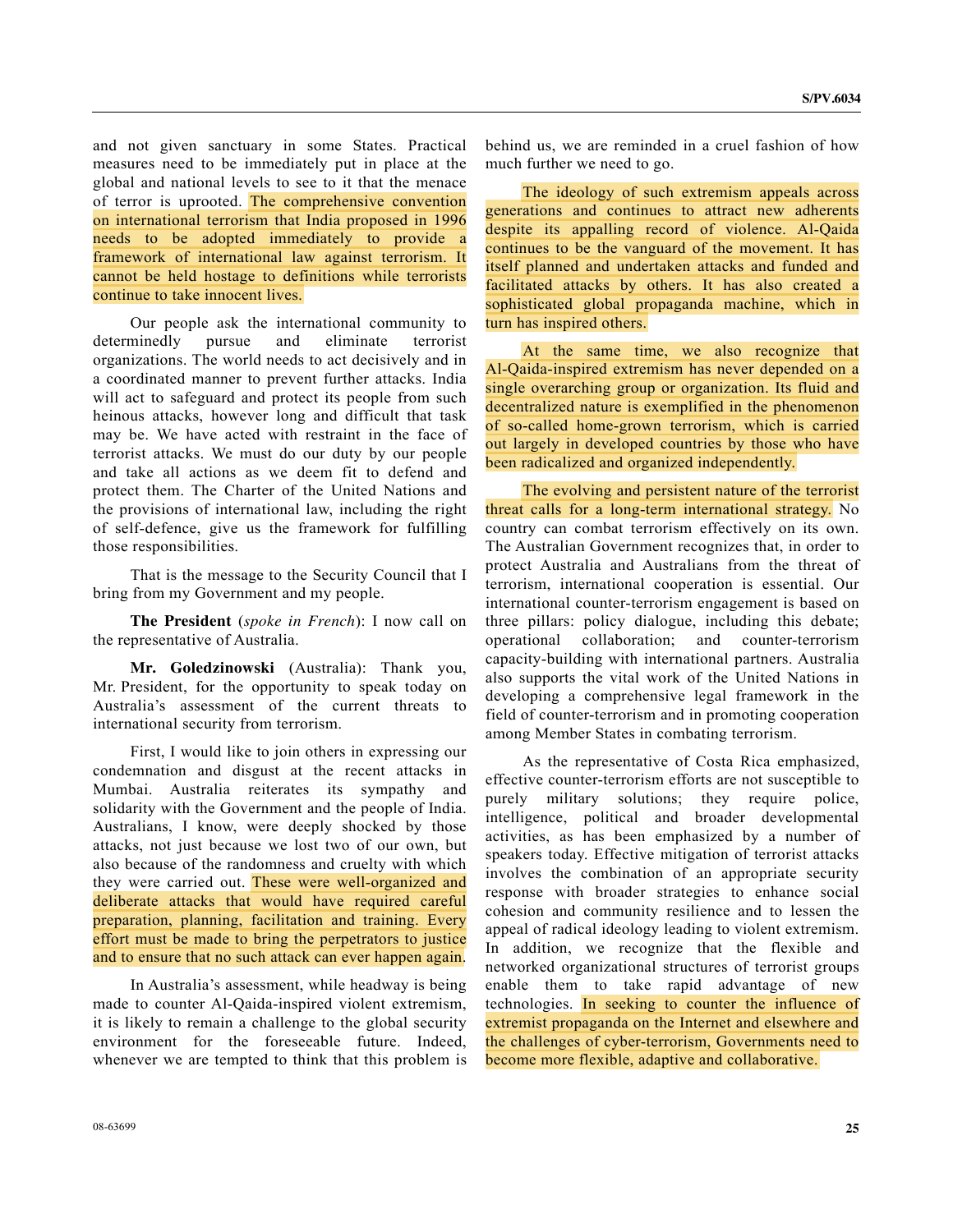A key concern for the international community in examining the connections between terrorism and other threats to global security is the threat of terrorists' acquiring and using chemical, biological, radiological or nuclear materials. Australia strongly supports efforts to prevent this within the framework of measures such as the Global Initiative to Combat Nuclear Terrorism.

 Australia's whole-of-Government counterterrorism capacity-building and operational collaboration efforts will continue, particularly in South-East Asia. The region's foremost terrorist organizations have been significantly disrupted through successful counter-terrorism actions carried out by Indonesia and other regional Governments, but the terrorist groups are resilient and have not abandoned their violent goals. Splinter groups and independent cells continue to pose a threat. We will continue to work with Governments in our region to ensure that counterterrorism successes are consolidated.

 Australia is also deeply committed to expanding its cooperation with the countries in South Asia. The Pakistan-Afghanistan border region remains in the forefront of the fight against terrorism. All nations have a direct interest in ensuring that Afghanistan never again becomes a base for the export of terrorist activity and a focus for terrorism in South Asia and more widely.

 Finally, in the spirit of the Secretary-General's Alliance of Civilizations initiative and other interfaith dialogue activities, Australia is working with regional Governments to underline our shared values based on tolerance, non-violence, respect for human dignity, diversity and pluralism, as well as our consistent, unequivocal and strong condemnation of terrorism in all its forms and manifestations.

 I should like to thank the President for convening this debate and also for his uncompromising national statement and for undertaking to prepare a presidential statement for adoption at the conclusion of this debate.

**The President** (*spoke in French*): I now call on the representative of Algeria.

**Mr. Benmehidi** (Algeria) (*spoke in French*): I should like at the outset to welcome Your Excellency Mr. Stjepan Mesić, President of the Republic of Croatia, and to thank you for presiding over this debate. I should also like to congratulate your country, Croatia, on its assumption of the presidency of the Security

Council for the month of December and to thank your delegation for organizing this important debate.

 The resurgence of terrorist attacks throughout the world — the most recent of which struck the city of Mumbai, India — remind us that vigilance and international cooperation are always appropriate in the face of this threat to international peace and security. Algeria strongly condemns acts of terrorism in all their forms and manifestations, regardless of the place or context in which they are committed.

 The United Nations has a leading role to play in the fight against terrorism. Its actions must have concrete objectives. In that connection, the United Nations Global Counter-Terrorism Strategy must be translated into a firm commitment on the part of all Member States, which is the only way that we can achieve the desired results.

 Reacting to the consequences of terrorist acts is not enough; a preventive approach is essential, since the terrorist threat is ever-changing and terrorists are increasingly using sophisticated means and complex tactics to avoid detection by States.

 We have to focus, first of all, on combating the financing of terrorism. Networks that finance terrorism must be shut down. Those networks evolve through various kinds of organized crime such as smuggling, drug trafficking, weapons trafficking and, recently, piracy and hostage taking.

 Financing terrorist groups through taking hostages and securing ransoms seems to be one of the more lucrative methods used by terrorists. Algeria would warn against a short-term approach that involves complying with terrorist demands without considering the consequences of giving into them.

 We have to continue analyzing and addressing the factors that fuel terrorism and promote its spread. The purpose is not to excuse terrorism but to understand it in order better to fight against it. The Global Counter-Terrorism Strategy recognized this point by making understanding terrorism one of its pillars.

 Young recruits of criminal groups are not terrorists because of some ancestral or religious connection; they are victims of a combination of several factors, including a lack of future prospects and the harmful consequences of the propaganda of those who promote extremist, fanatic and fatalistic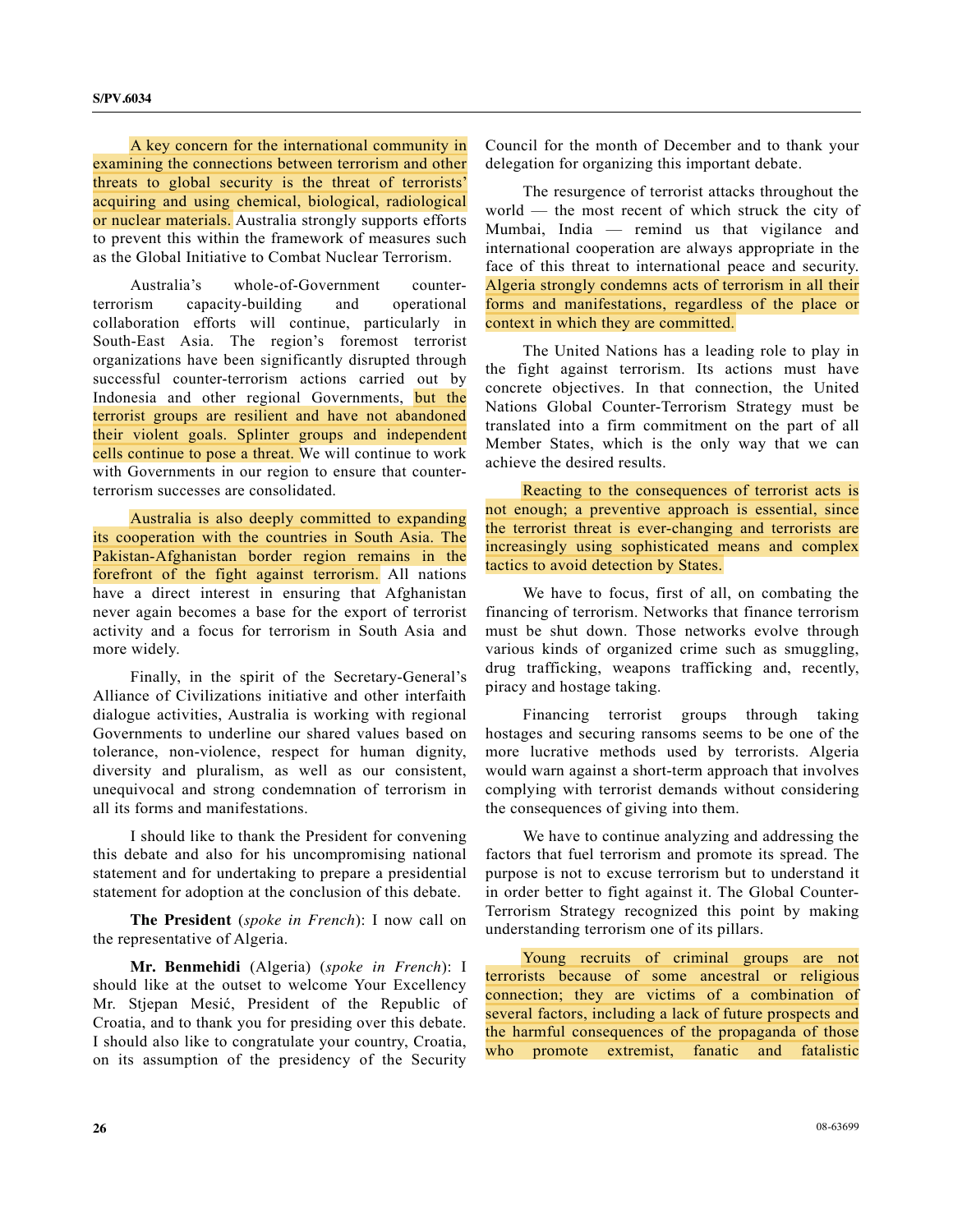#### ideologies. This particularly vulnerable group is often left with little hope for a better future.

 Moreover, studies carried out by the Counter-Terrorism Implementation Task Force with some Member States, including Algeria, on the rehabilitation of terrorists who have repented for their crimes have been very useful. Learning from these most unfortunate experiences is one way of helping us to teach those who might otherwise be seduced by terrorist propaganda.

 We must stress that the Internet is still the weak link in counter-terrorist action by the international community. Despite several General Assembly and Security Council resolutions, such as Council resolution 1624 (2005), no real progress has been made in blocking the dissemination of messages that justify terrorism on the web. Experience has shown that terrorists are experts in computer technology and use it to recruit and train members and to finance their work. Reluctance has to be overcome, so that the international community can take concrete action together on this matter.

 Algeria welcomes the ongoing commitment by the Security Council to combat terrorism. Its subsidiary bodies, Counter-Terrorism Committees and the 1267 and 1540 Committees play a decisive role in mobilizing efforts and coordinating the activities of the international community. The international community must focus on assistance to developing States that do not have the necessary human and material resources to become more involved in the implementation of the relevant international instruments. Assistance from developed countries in the form of technical assistance must be commensurate with the work to be done. Border control, developing better financial systems and controlling weapons trafficking are some of the major issues to be tackled.

 Here we would stress the importance of strengthening cooperation with specialized regional bodies through, inter alia, technical assistance programmes. Regional and subregional organizations know what the situation is on the ground, and they know the specific constraints in each particular area. They have a crucial contribution to make.

 In Africa, the Algiers Research Centre on Terrorism, despite its limited resources, is becoming increasingly active in mobilizing, supervising and training African personnel to take on the fight against terrorism. Accordingly, it is a resource that should be encouraged and we must involve it in various kinds of training, technical assistance and consultations.

 Finally, in the face of the scourge of terrorism, Algeria wishes to reiterate its call to the international community to rise above regional, ideological and political divides so that we can tackle this scourge and its underlying causes together.

**The President**: I now give the floor to the representative of Spain.

**Mr. Yáñez-Barnuevo** (Spain) (*spoke in Spanish*): I would like to express my gratitude for the opportunity afforded to my delegation to participate in this session of the Security Council and to commend Croatia and the President of the Croatian Republic for organizing this open debate on threats to international peace and security caused by terrorist acts. In this regard I would like to fully align myself with the declaration of the representative of France speaking on behalf of the European Union.

 The world continues to be shocked by the terrible events that took place recently in Mumbai indiscriminate terrorist acts against the civil population, which have led to universal condemnation. Likewise, a few days ago, Spain once again became a victim of the scourge of terrorism, as have so many countries in the more or less recent past. The international community cannot remain impassive in the face of this terrorist violence that affects us all, kills innocent people, attempts to undermine the enjoyment of human rights and liberties and has destabilizing effects that threaten peaceful coexistence of nations.

 It is therefore necessary to bring about firm and sustained multilateral action, in which the United Nations would play a central role as a guarantor of international law and would coordinate the actions of States and regional and universal organizations in their fight against terrorism.

 The United Nations system has played an important role in the fight against terrorism. That is why it has important legal instruments, such as the 16 international conventions and protocols that exist on this issue, in addition to the numerous resolutions and decisions adopted by the General Assembly and the Security Council and other measures adopted by specialized organs and committees, including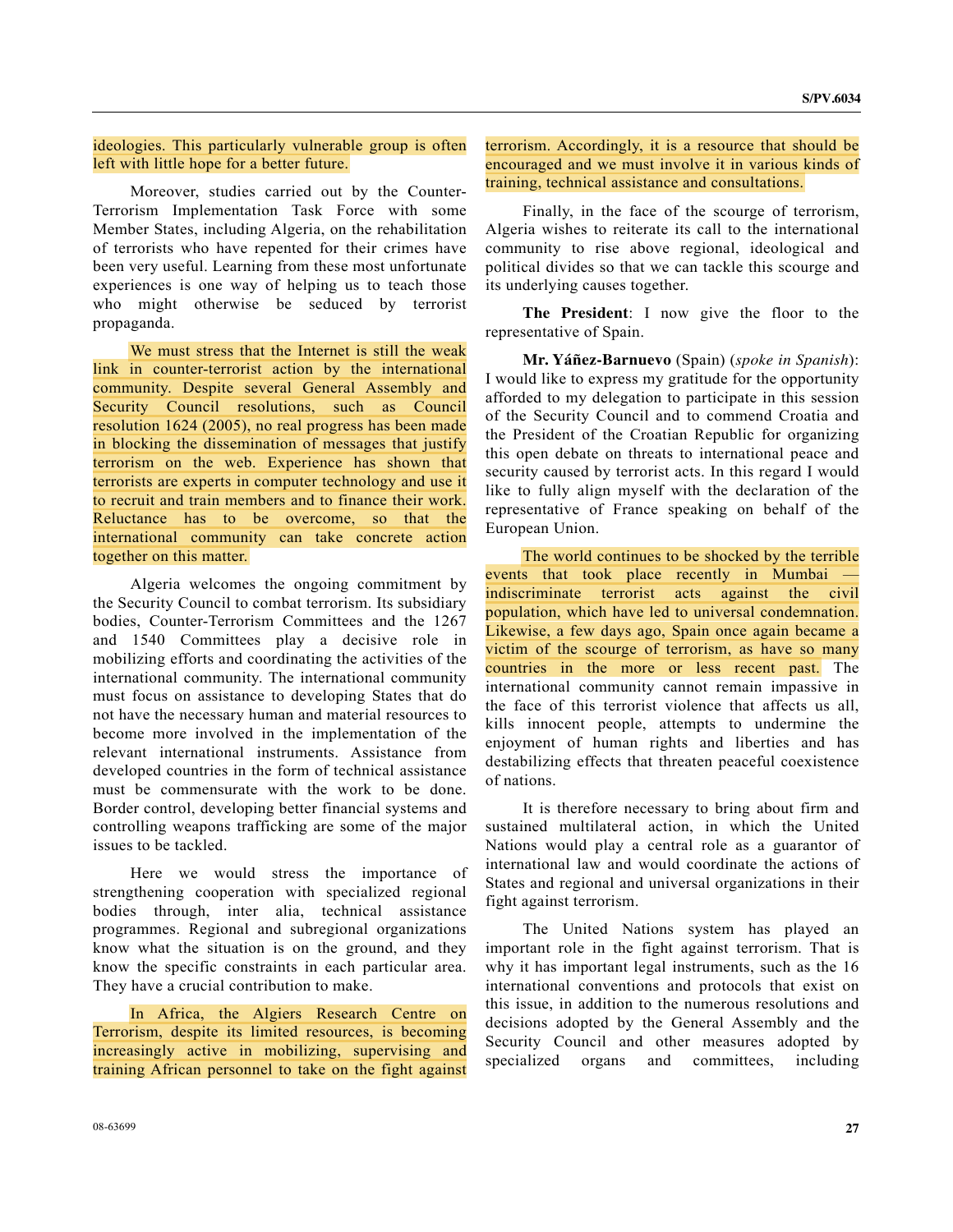subsidiary bodies to this Council. The international community took an important step forward in September 2006, when the General Assembly adopted by consensus, the United Nations Global Counter-Terrorism Strategy and its Plan of Action, which sought to draw on a package of legal and political instruments to develop a collective and exhaustive plan to counter terrorism. The effective implementation of the Strategy must be a priority for all and the final success will depend, essentially, on the political resolve of the Member States and on the coordination efforts deployed by this Organization.

 I would like to reiterate the firm commitment of Spain in the fight against all forms of terrorism, regardless of its motivation or manifestation, and it is the wish of my Government that this work be a permanent priority in the United Nations agenda, since effective multilateral action is essential in view of the nature of the threat.

 Spain has suffered greatly at the hand of terrorist violence and is therefore working domestically and internationally to prevent and combat it. Given our cumulative lengthy experience in this area, we are convinced that this difficult task can only be successful, if the fight against terrorism is waged in strict compliance with international law, with the highest priority given to law and human rights and with resolute international cooperation. Spain played an important role in the drafting and adoption of the United Nations Global Counter-Terrorism Strategy, and it is one of the major contributors to the Counter-Terrorism Implementation Task Force of the Secretary-General in the fight against terrorism, which is working for the coordinated implementation of the four key components of the Strategy throughout the United Nations system.

 Spain has therefore participated in a number of initiatives to address the conditions that are conducive to the spread of terrorism in areas such as the peaceful settlement of conflicts, peacekeeping and peacebuilding operations, development assistance and providing relief for the victims of terrorism.

 Moreover, Spain has actively promoted the Alliance of Civilizations, an initiative launched by the Secretary-General that seeks to promote mutual understanding and cooperation between States and peoples of all cultures and religions on the basis of the principles and values enshrined in the United Nations

Charter and the Universal Declaration of Human Rights, in order to address every form of extremism and fanaticism that could contribute to violence.

 Spain is also justifiably proud to have been the first State to have ratified the 16 international instruments developed within the United Nations system with regard to the fight against terrorism. We have also financed technical assistance initiatives for the Counter-Terrorism Committee Executive Directorate and the United Nations Office on Drugs and Crime, as well as activities launched by other specialized entities within the United Nations system.

 Terrorism poses a serious threat to international peace and security. Its effects on innocent people in every region of the world are devastating, and it seeks to undermine the supreme values enshrined within the United Nations Charter. The time has come for all Member States, under the leadership of this Organization, to show firm political resolve to address this barbarism and to use all measures available to the United Nations under the Charter.

 We must take steps forward and seek to align our positions in order to be able to adopt a comprehensive convention on international terrorism in the near future. That convention is currently at an advanced stage of negotiation in the General Assembly. We all stand to benefit from it, as we are all victims of this scourge and have all paid a high price for it. We will be able to develop an effective response only if we act collectively. The decision lies in our hands.

**The President**: I now give the floor to the representative of Afghanistan.

**Mr. Tanin** (Afghanistan): Allow me to begin by congratulating you, Mr. President, on your commitment to this important debate and for chairing this meeting here today. We congratulate you on your assumption of the presidency of the Security Council for the month of December and for the concept paper that was circulated. We also note with great appreciation the presence of Secretary-General Ban Ki-moon and of the Deputy Secretary-General at today's debate.

 We are gathered here today to address a great common threat to international peace and security: terrorism. First and foremost, I stand with my Government and people in firmly condemning the atrocities that occurred in Mumbai almost two weeks ago. Afghanistan extends its greatest sympathies to and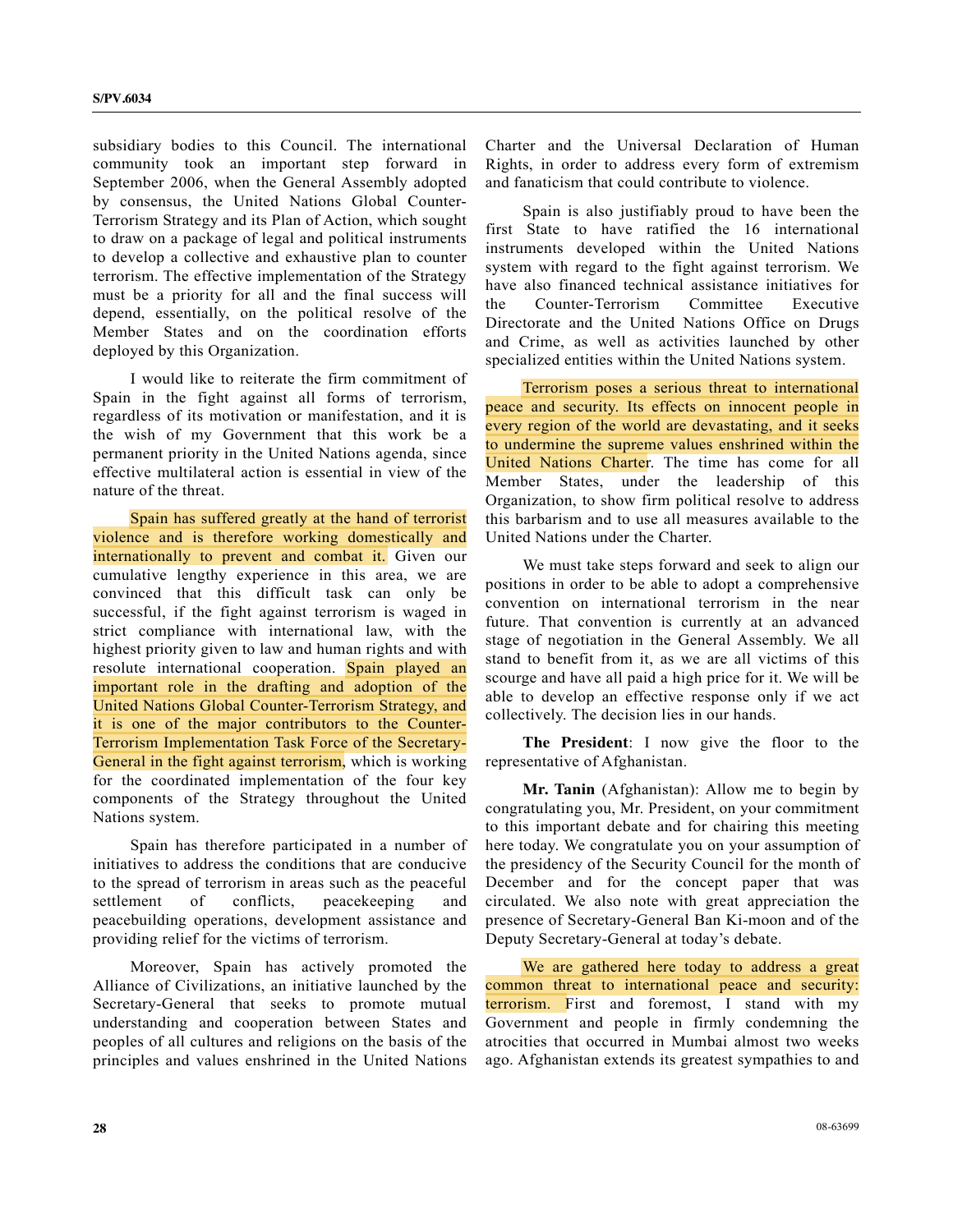expresses its solidarity with our brothers and sisters in India, because we feel and understand their suffering. A few hours after the first attack in Mumbai, there was a terrorist attack in Kabul, killing and injuring tens of civilians. It is even more sobering to understand that Mumbai is only one example. For terrorists, the theatre of destruction is ever-widening: Mumbai, Kabul, Islamabad, New York, London and Madrid.

 In Afghanistan, the scars and the burns of terrorism stare us in the face every day. In Afghanistan, spectacular terrorism has become everyday terrorism. Terrorism undermines daily efforts on the part of our Government to provide a sense of safety for families, to provide education for our children and to create conditions for free and fair elections for our citizens. Afghans at all levels bear the day-to-day burdens of terrorism. Because of our own experience, Afghanistan participates in this debate with a great sense of urgency.

 Today Afghanistan would like to call the world's attention to the overarching ideals that terrorism is seeking to destroy: moderation, coexistence and peace. Terror has an end goal: by murdering humans, it hopes to murder moderation. It hopes to provoke the leaders of the world to be careless in their anger. It aspires to create rifts between countries and drive wedges between us. It plans to murder peace and incite us to war.

 We cannot play out this script that the terrorists have written for us, for that is how they win. Today we can strike a great blow against terror by affirming our honest collaboration and cooperation. We can only fight terror by standing together, shoulder to shoulder. Cooperation is our key. Cooperation is how we win.

 We should commend the recent steps forward we have taken together. The Governments of Afghanistan and Pakistan are embarking on the first real steps towards cooperation against the common threat. We hope this new atmosphere will lead to the end of sanctuaries for Al-Qaida, the Taliban and other terrorist groups and to more mutually beneficial relations between our two countries.

 In addition, the recent joint strategy that Afghanistan and Pakistan forged in Turkey is a critical step forward. We should also commend and fully support the cooperative work between India and Pakistan to investigate the perpetrators of the Mumbai attacks. The United Nations and all of its Member States must recognize the necessity of international

support for regional cooperation in the pursuit of peace and security and the fight against terrorism.

 When we speak of effective cooperation, we must be aware that a cooperative strategy will be strongest if it is consistent and comprehensive. First, our inconsistent approach towards terrorism in the past has already strengthened terrorist groups around the world. We have to understand that these groups did not drop from the sky; the funding of terrorist groups served short-term, short-sighted policies to promote certain political agendas. However, we have seen these terrorist groups hit back, wreaking more destruction than any benefit we could have gained.

 We must learn from the consequences of our past and be aware of our current actions. We must uniformly and consistently work towards the eradication of terrorist groups. There should be zero tolerance for terrorism and zero support for terrorism. In Afghanistan, our recent initiative to pursue peace talks will also abide by this principle of consistency.

 Secondly, a successful cooperation strategy should address terrorism comprehensively, from its root causes upward. Terrorism gains its converts from those who suffer from socio-economic imbalances, social handicaps and wrenching poverty, and it hides behind popular political discontent. Terrorism tries to indoctrinate the young and innocent. We need to engage in preventive measures and policies that address the social and economic inequity upon which terrorist elements prey. Our cooperative strategy against terrorism should not only be about decapitating individual terrorist groups; our strategy must also be about bringing about security, development and good governance.

 In Afghanistan, we are fighting against terrorism on a daily basis by building schools for our children, by putting an end to the narcotics industry that feeds terrorism, by locating rural enterprises for our people in order to improve their livelihoods and by providing water and sanitation to our people. We are fighting corruption by renewing the leadership of our ministries and local administrations. We are training our security forces so that our people can live without fear. This constant and comprehensive approach will improve our cooperation and fight terrorism effectively.

 We cannot wait for the next terrorist attack to re-energize our efforts in favour of such a cooperative strategy. We cannot wait for another attack to join